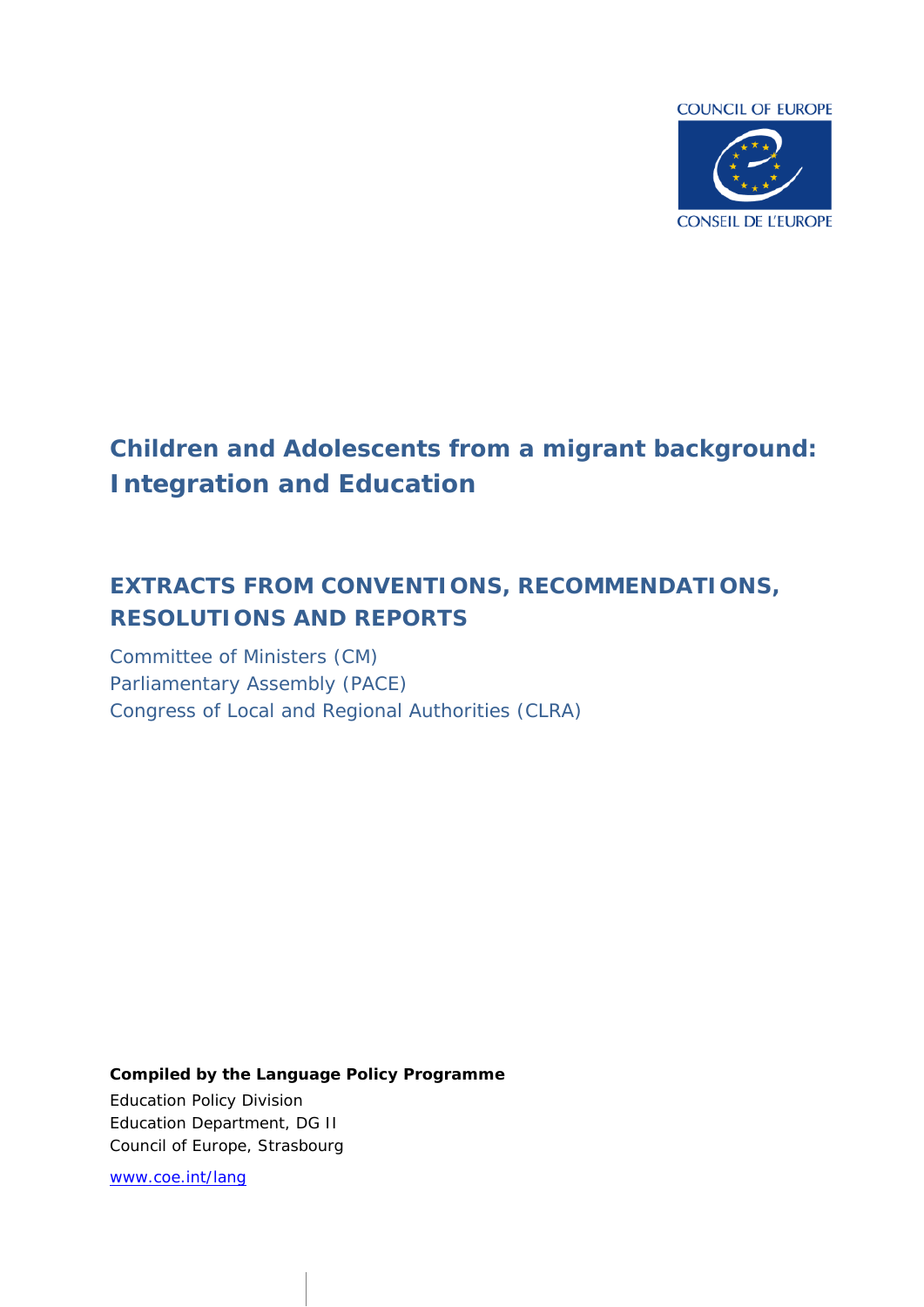The Council of Europe has elaborated standard setting instruments and recommendations which set out the principles governing actions in the migration field. These are complemented by language policy guidelines and reference tools developed to support their effective implementation in member states in an inclusive approach based on shared values and principles.

The Language Policy Programme has developed a range of resources as concrete support for member states. Issues related to integration and education of children and adolescents from a migrant background can be particularly found on the "Platform of resources and references for plurilingual and intercultural education" [\(www.coe.int/lang-platform\)](http://www.coe.int/lang-platform).

This document contains a compilation of texts from Council of Europe conventions, recommendations, resolutions and reports.

Language Policy Portal: [www.coe.int/lang](http://www.coe.int/lang)

© Council of Europe Revised and enriched version – April 2018.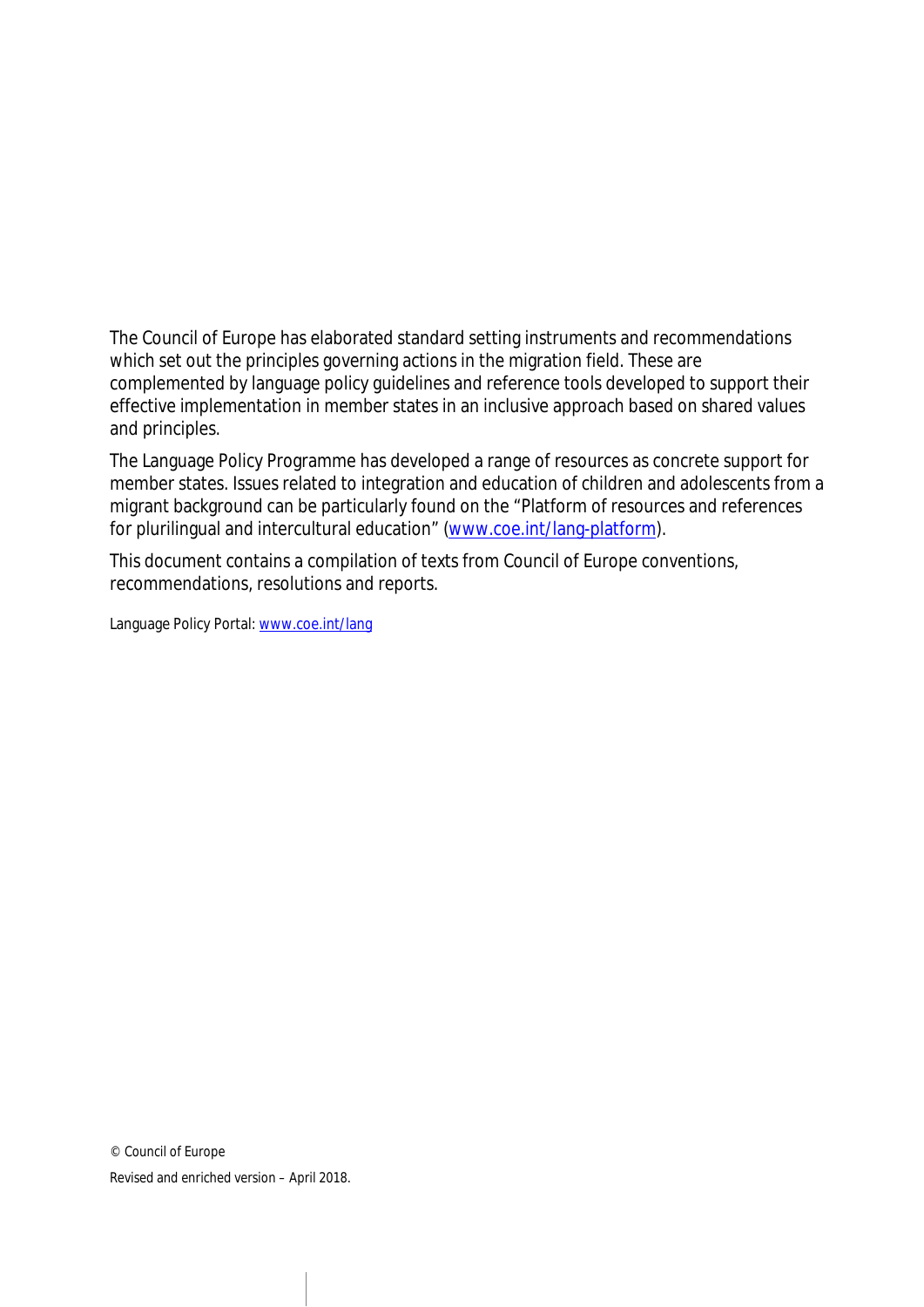# **CONTENTS**

| 1.1  |                                                                                              |  |
|------|----------------------------------------------------------------------------------------------|--|
| 1.2  |                                                                                              |  |
|      |                                                                                              |  |
| 2.1. | Resolution (68) 18 concerning the teaching of languages to migrant workers6                  |  |
| 2.2. | Resolution (70) 35 concerning school education for the children of migrant workers 6         |  |
| 2.3. |                                                                                              |  |
| 2.4. | Recommendation No. R (84) 18 concerning the training of teachers in education for            |  |
| 2.5. |                                                                                              |  |
| 2.6  | Recommendation No. R (2000) 15 concerning the security of residence of                       |  |
| 2.7  | Recommendation No. R (2003) 1596 concerning the situation of young migrants in               |  |
| 2.8  | Recommendation No. R (2005) 1703 on protection and assistance for separated children         |  |
| 2.9  | Recommendation No. R (2007)9 concerning life projects for unaccompanied                      |  |
|      | 2.10. Recommendation No. R (2008) 4 on strengthening the integration of children of migrants |  |

|      | 3. Parliamentary Assembly of the Council of Europe 16                                  |
|------|----------------------------------------------------------------------------------------|
| 3.1. | Recommendation 786 (1976) on education and cultural development of migrants16          |
| 3.2. | Recommendation 915 (1981) concerning the situation of migrant workers in the host      |
| 3.3. | Recommendation 1093 (1989) concerning the education of migrants' children16            |
| 3.4  | Recommendation 1237 (1994) concerning the situation of asylum-seekers whose            |
| 3.5  | Recommendation 1374 (1998) concerning the situation of refugee women in Europe17       |
| 3.6  | Recommendation 1596 (2003) concerning the situation of young migrants in Europe 18     |
| 3.7  | Resolution 1509 (2006) concerning human rights of irregular migrants19                 |
| 3.8  | Resolution 1810 (2011) concerning unaccompanied children in Europe: issues of arrival, |
| 3.9  | Resolution 1996 (2014) concerning migrant children: what rights at 18?20               |
| 3.10 | Recommendation 2056 (2014) on the alternatives to the immigration detention of         |
|      | 3.11 Resolution 2097 (2016) on access to school and education for all children20       |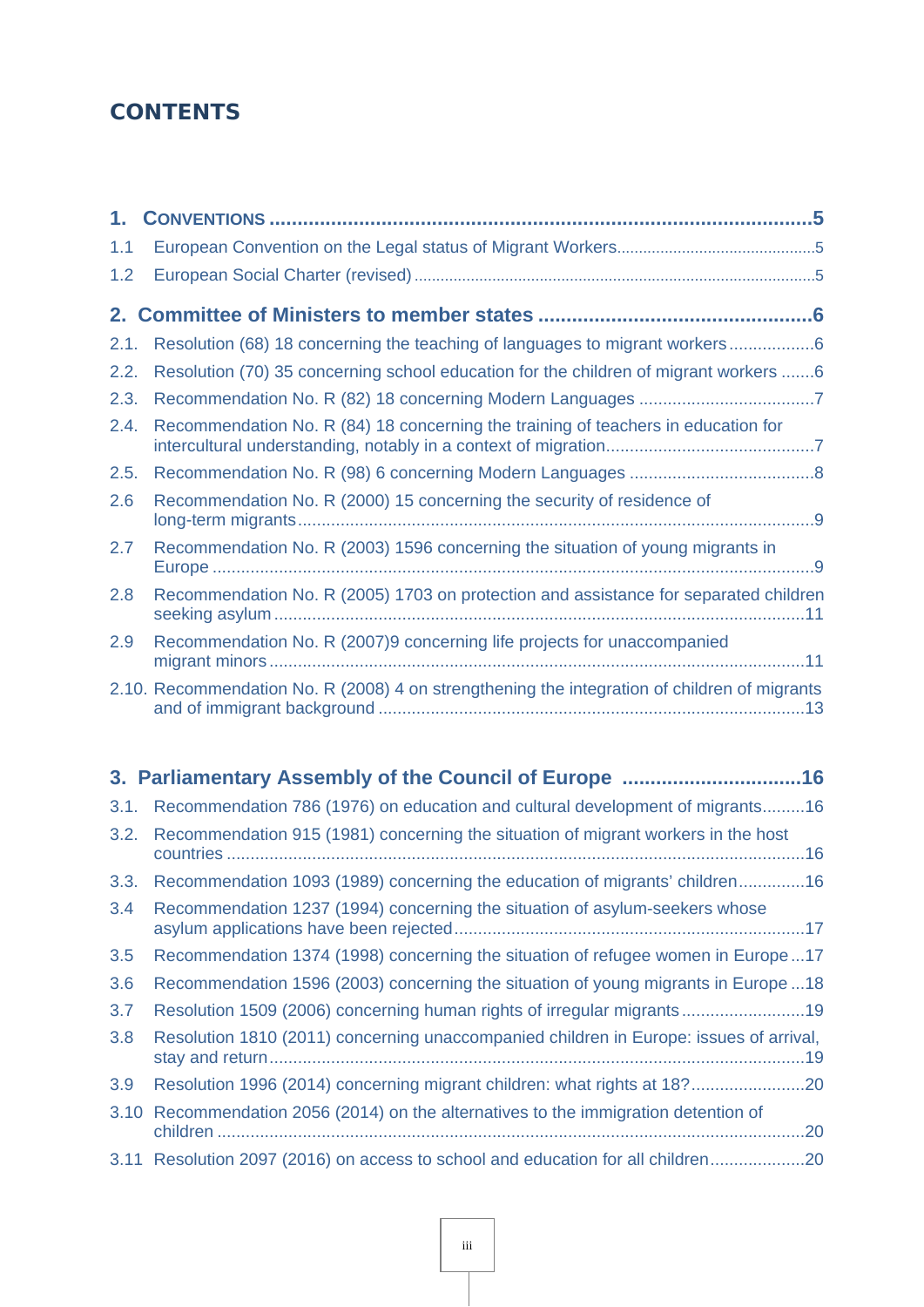| 4. The Congress of Local and Regional Authorities                                                                                                                     | 25  |
|-----------------------------------------------------------------------------------------------------------------------------------------------------------------------|-----|
| 3.16 Resolution 2204 (2018) on protecting children affected by armed conflicts 24                                                                                     |     |
| 3.15 Resolution 2176 (2017) concerning the integration of refugees in times of critical<br>pressure: learning from recent experience and examples of best practice 23 |     |
| 3.14 Resolution 2159 (2017) on protecting refugee women and girls from gender-based                                                                                   | .22 |
| 3.13 Resolution 2136 (2016) on harmonising the protection of unaccompanied minors in                                                                                  | 22  |
| 3.12 Resolution 2124 (2016) on educational and cultural networks of migrant and diaspora                                                                              | 21  |

| 4.1. Resolution 62 (1968) concerning the settlement of migrant workers in foreign local<br>communities                                                              | .25 |
|---------------------------------------------------------------------------------------------------------------------------------------------------------------------|-----|
| 4.2. Resolution 85 (1976) on the measures to be taken to assist migrant workers<br>concerning housing, schooling of their children and civil and political rights25 |     |
| 4.3. Resolution 129 (1982) concerning the education of migrant workers' children                                                                                    | .25 |
| 4.4. Recommendation 153 (2004) on "A pact for the integration and participation of<br>people of immigrant origin in Europe's towns, cities and regions"             | 26  |
| 4.5. Resolution 181 (2004) on "A pact for the integration and participation of people of                                                                            | .26 |
| 4.6. Recommendation 194 (2006) concerning the effective access to social rights for                                                                                 |     |

| 4.7. Resolution 218 (2006) concerning the effective access to social rights for immigrants: |  |
|---------------------------------------------------------------------------------------------|--|
|                                                                                             |  |

# **[5. European Commission against Racism and Intolerance \(ECRI\)...28](#page-27-0)**

| 5.1. ECRI general policy recommendation n°10 on combating racism and racial |  |
|-----------------------------------------------------------------------------|--|
|                                                                             |  |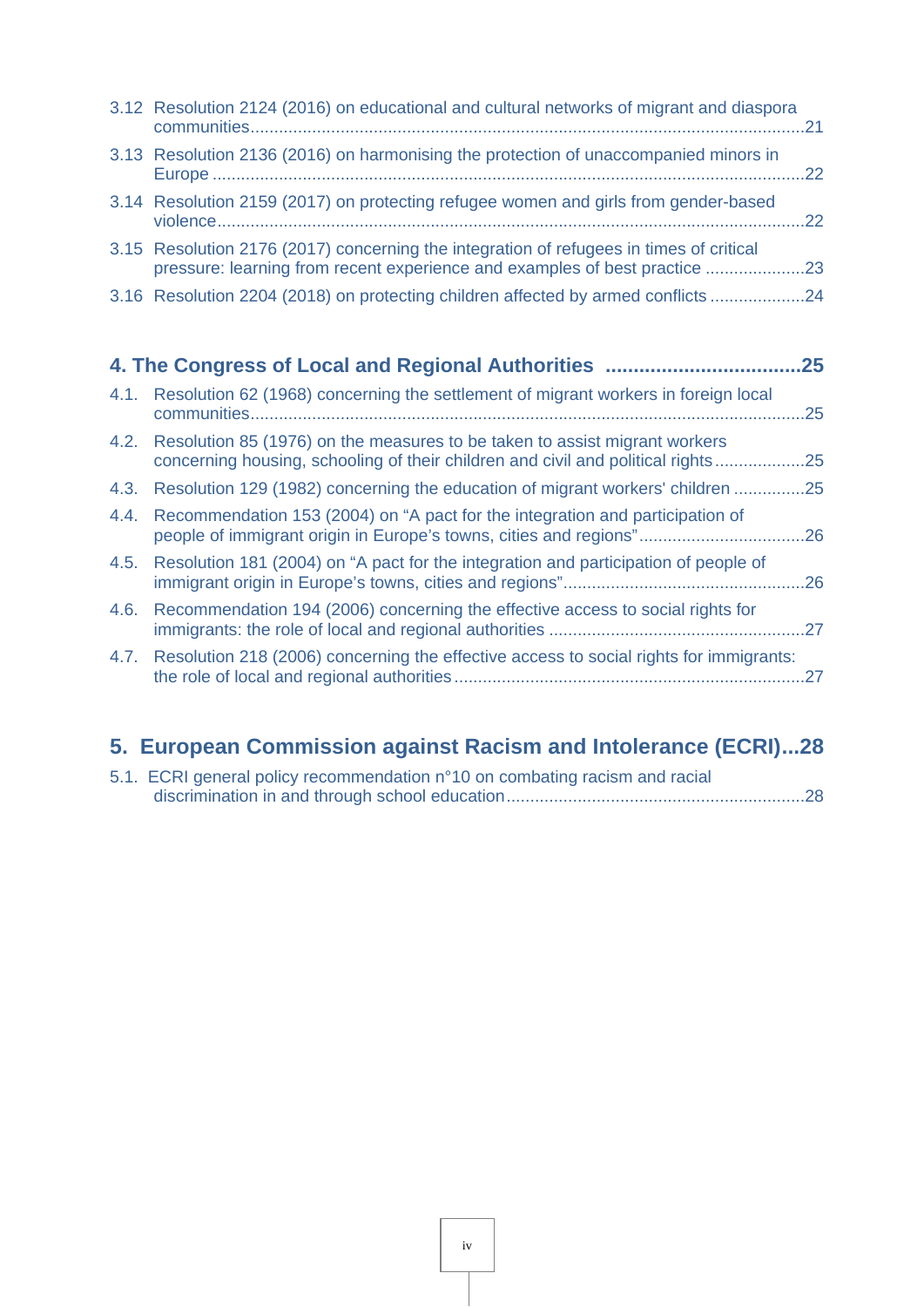# <span id="page-4-0"></span>**1. CONVENTIONS** [<http://conventions.coe.int>]

# <span id="page-4-1"></span>**1.1 [European Convention on the Legal status of Migrant Workers ECT 093](https://www.coe.int/en/web/conventions/full-list/-/conventions/rms/0900001680077323)  [\(24.XI.1977\)](https://www.coe.int/en/web/conventions/full-list/-/conventions/rms/0900001680077323)**

The member States of the Council of Europe, signatory hereto, […] have agreed as follows:

[...]

#### **Article 14 – Pretraining – Schooling – Linguistic training – Vocational training and retraining**

- 1. Migrant workers and members of their families officially admitted to the territory of a Contracting Party shall be entitled, on the same basis and under the same conditions as national workers, to general education and vocation training and retraining and shall be granted access to higher education according to the general regulations governing admission to respective institutions in the receiving State.
- 2. To promote access to general and vocational schools and to vocational training centres, the receiving State shall facilitate the teaching of its language or, if there are several, one of its languages to migrant workers and members of their families.

[...]

# <span id="page-4-2"></span>**1.2 [European Social Charter \(revised\) ECT 163 \(3.V.1996\)](https://www.coe.int/en/web/conventions/full-list/-/conventions/rms/090000168007cf93)**

The governments signatory hereto, being members of the Council of Europe, […]

Have agreed as follows:

[...]

#### **Part II**

The Parties undertake […] to consider themselves bound by the obligations laid down in the following articles and paragraphs.

[...]

#### **Article 19 – The right of migrant workers and their families to protection and assistance**

With a view to ensuring the effective exercise of the right of migrant workers and their families to protection and assistance in the territory of any other Party, the Parties undertake:

[...]

11. to promote and facilitate the teaching of the national language of the receiving state or, if there are several, one of these languages, to migrant workers and members of their families;

12. to promote and facilitate, as far as practicable, the teaching of the migrant worker's mother tongue to the children of the migrant worker.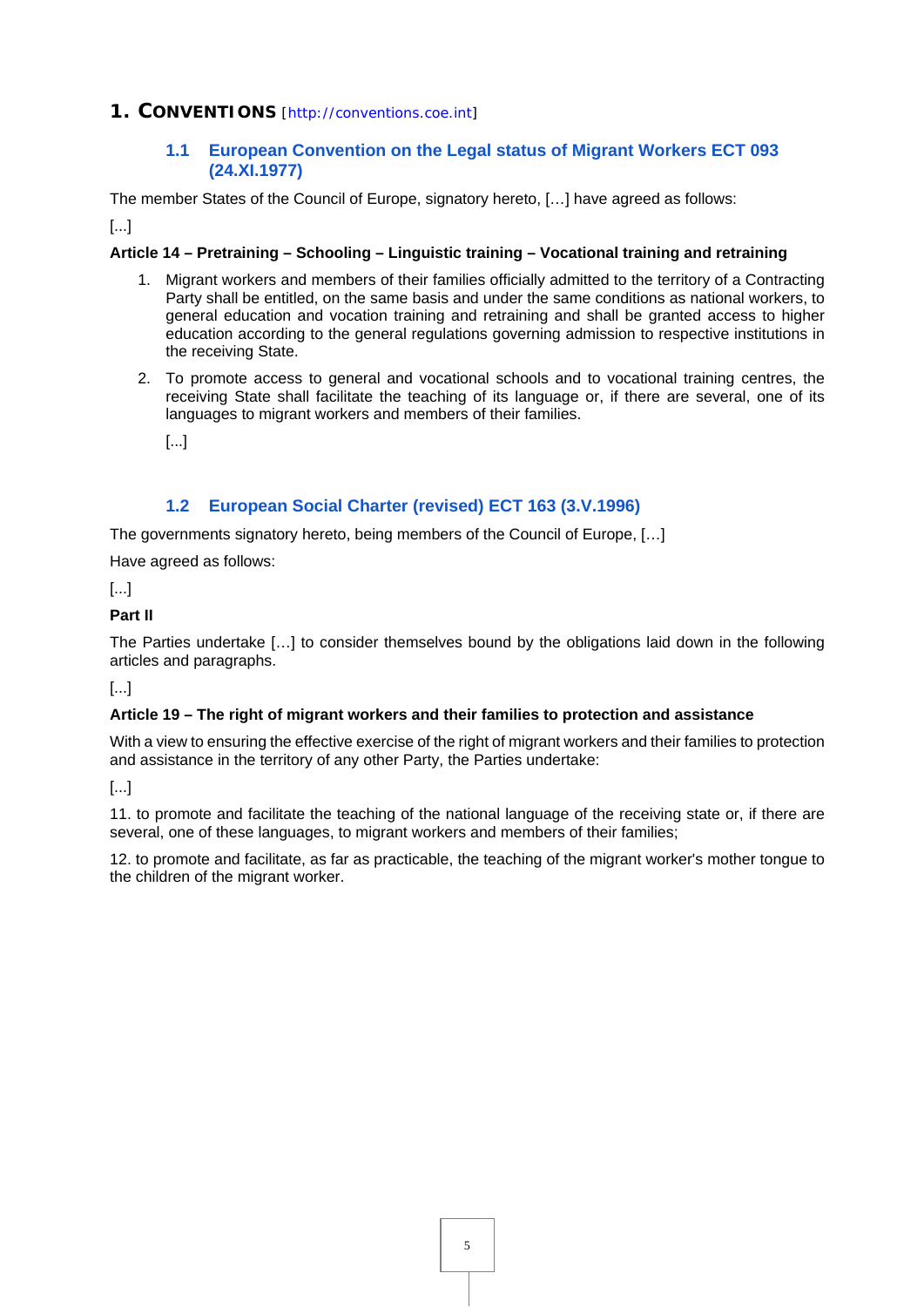<span id="page-5-0"></span>**2. COMMITTEE OF MINISTERS TO MEMBER STATES** [<http://www.coe.int/t/cm>]

#### <span id="page-5-1"></span>**[2.1. Resolution \(68\) 18 concerning the teaching of languages to migrant](https://search.coe.int/cm/Pages/result_details.aspx?ObjectId=09000016804d7d70)  [workers](https://search.coe.int/cm/Pages/result_details.aspx?ObjectId=09000016804d7d70)**

The Committee of Ministers,

[...]

Considering that some knowledge of the language of the reception country is indispensable both for the migrant worker's adaptation to and success in his new milieu and for his occupational training or further training;

Aware of the need to extend language teaching to the wife and children of migrant workers, bearing in mind, notably, that for children knowledge of the language is a pre-requisite for schooling in the new country;

[...]

Noting that for migrants language study is mainly a means to an end;

[…]

Invites member governments to:

[…]

(ii) provide wives and children of migrant workers also with special facilities for learning the language of the reception country, notably by the provision of courses corresponding to their special needs;

[…]

#### <span id="page-5-2"></span>**2.2. [Resolution \(70\) 35 concerning school education for the children of migrant](https://rm.coe.int/16804bd244)  [workers](https://rm.coe.int/16804bd244)**

The Committee of Ministers,

[…]

IV. Considering that efforts made by emigration and immigration countries to facilitate school education for the children of migrant workers will promote their adaptation or integration and consequently that of their parents;

V. Considering that in this matter close collaboration between the relevant departments of the European member States to promote educational and cultural integration is in conformity with the aims defined in Article 1 of the Statute of the Council of Europe,

Recommends that governments of member States:

A - Guarantee, by means of legislation or regulation, exercise of the right of migrant workers' children to school education;

B - Take appropriate measures for the attainment of the following objectives:

[...]

6. To promote, after a period of adaptation appropriate to each child, full integration into normal classes in order to develop mutual understanding;

[...]

10. To encourage migrant workers to take part in the l i f e of their children's school;

11. To encourage and assist teachers in the countries of origin to follow courses in the receiving countries and vice versa, in order to promote understanding of the cultural and educational systems of these countries.

[...]

C - Report to the Council of Europe every four years on measures taken to give effect to this resolution.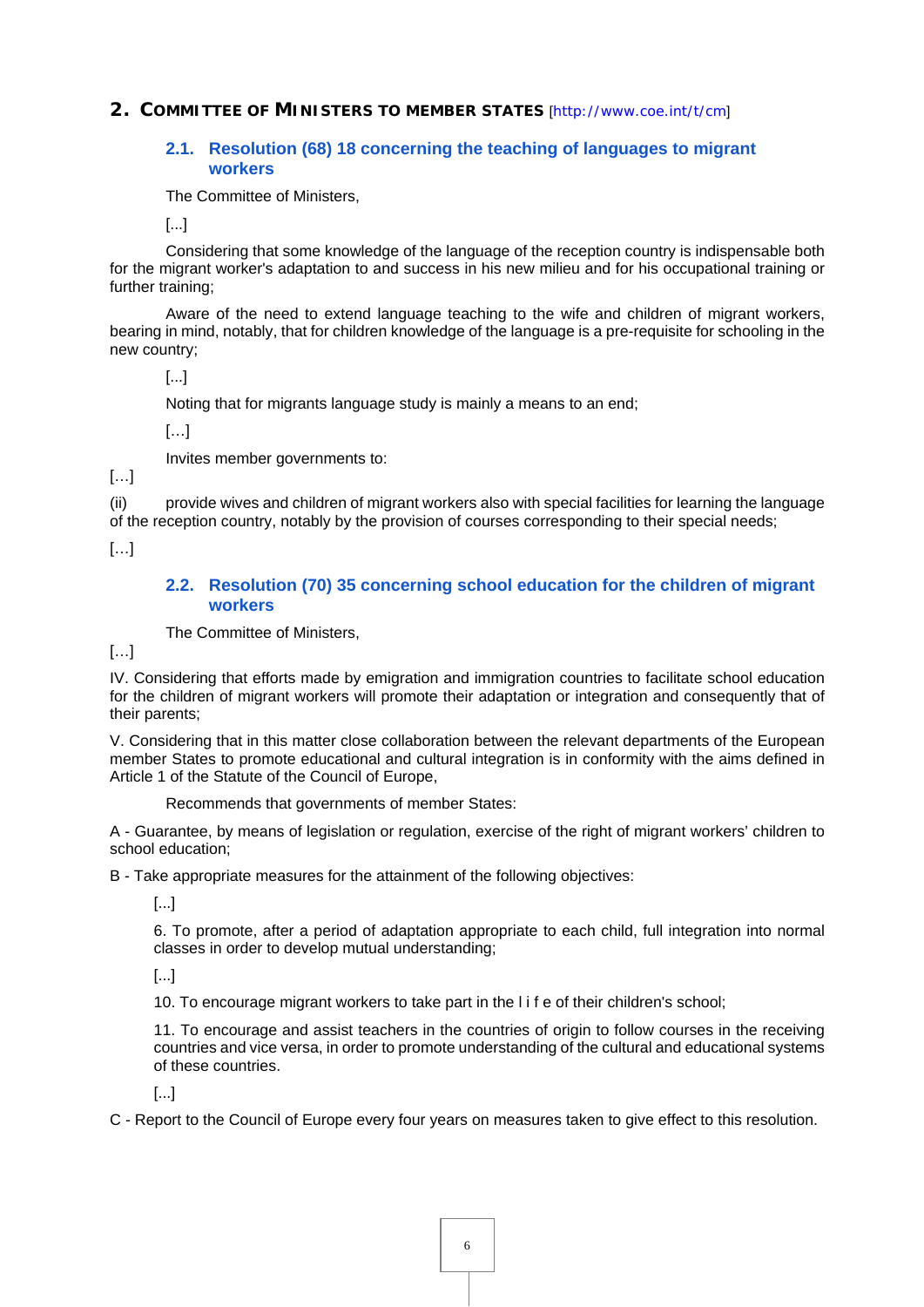# <span id="page-6-0"></span>**[2.3. Recommendation No. R \(82\) 18 concerning Modern Languages](https://rm.coe.int/16804fa45e)**

The Committee of Ministers, [...].

[...]

Considering that the rich heritage of diverse languages and cultures in Europe is a valuable common resource to be protected and developed, and that a major educational effort is needed to convert that diversity from a barrier to communication into a source of mutual enrichment and understanding; […]

> Recommends the governments of member states, in the framework of their national policies and systems, and national cultural development policies, to implement by all available means and within the limits of available resources, the measures set out in the appendix to the present recommendation;

> > *Appendix to Recommendation No. R (82) 18*

[...]

#### D. *Language learning by migrants and their families*

10. To promote the provision of adequate facilities for migrant workers and the members of their families: 10.1. […] in particular to enable the children of migrants to acquire a proper education and to prepare them for the transition from full-time education to work;

10.2. to develop their mother tongues both as educational and cultural instruments and in order to maintain and improve their links with their culture of origin.

11. To promote the introduction and development of appropriate initial and further training programmes for teachers of languages to migrants, leading to recognised qualifications;

[…]

# <span id="page-6-1"></span>**2.4. [Recommendation No. R \(84\) 18 concerning the training of teachers in](http://wcd.coe.int/ViewDoc.jsp?Ref=Rec(84)18&Language=lanEnglish&Ver=original&Site=CM&BackColorInternet=9999CC&BackColorIntranet=FFBB55&BackColorLogged=FFAC75)  [education for intercultural understanding, notably in a context of migration](http://wcd.coe.int/ViewDoc.jsp?Ref=Rec(84)18&Language=lanEnglish&Ver=original&Site=CM&BackColorInternet=9999CC&BackColorIntranet=FFBB55&BackColorLogged=FFAC75)**

The Committee of Ministers, [...]

[…]

6. Considering that flourishing relations in all fields require a fuller understanding of the cultures and ways of life of other peoples as well as, in the event of their common cultural heritage;

7. Considering that the presence in schools in Europe of millions of children from foreign cultural communities constitutes a source of enrichment and a major medium- and long-term asset, provided that education policies are geared to fostering open-mindedness and an understanding of cultural differences;

8. Considering the essential role of teachers in helping such pupils to integrate into school and society, as well as in developing mutual understanding;

[...]

10. Considering that, in order to fulfil this task, the training given to teachers should equip them to adopt an intercultural approach and be based on an awareness of the enrichment constituted by intercultural understanding and of the value and originality of each culture;

[...]

12. Considering, too, that teachers issuing from migrant populations are particularly suited to creating with their pupils an educational process which takes account of the interaction of the features of their cultures of origin and of their host milieu;

I. Recommends:

#### A. *that the governments of member states […]*

1. make the intercultural dimension and the understanding between different communities a feature of initial and in-service teacher training, and in particular:

1.1 train teachers in such a way that they: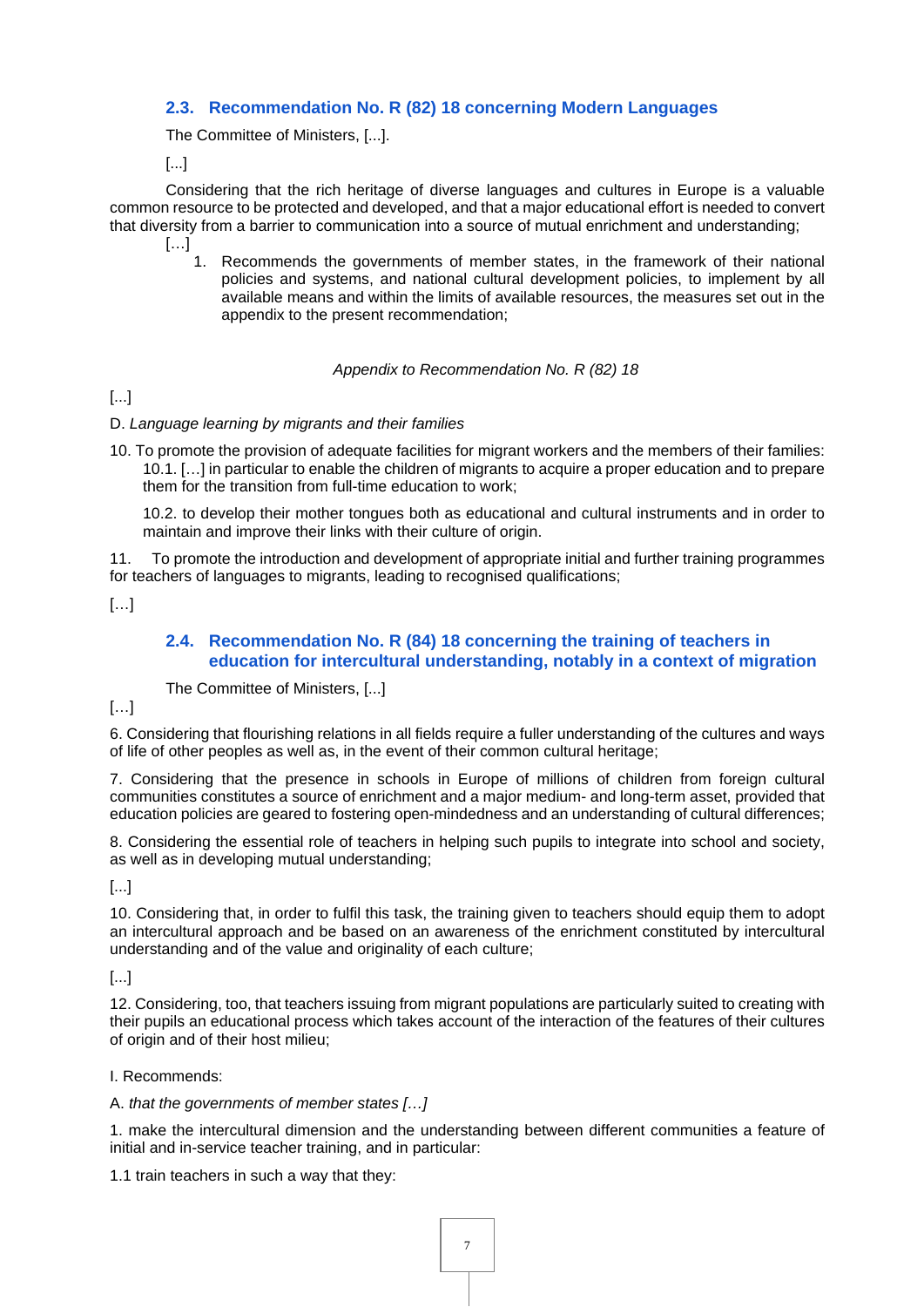- become aware of the various forms of cultural expression present in their own national cultures, and in migrant communities;
- recognise that ethnocentric attitudes and stereotyping can damage individuals, and therefore, make an attempt to counteract their influence
- realise that they too should become agents of a process of cultural exchange and develop and use strategies for approaching, understanding and giving due consideration to other cultures as well as educating their pupils to give due consideration to them;

2. encourage the development and use of appropriate materials to support the intercultural approach in the training of teachers and in school in order to give a "truer" image of the different cultures of their pupils;

[...]

4. where appropriate, encourage the holding of national and international seminars and courses on the intercultural approach to education for teachers, teacher trainers, administrators and other persons involved in teacher-training, including welfare and labour officers who have close professional relations with migrant families;

[...]

#### <span id="page-7-0"></span>**[2.5. Recommendation No. R \(98\) 6 concerning Modern Languages](https://rm.coe.int/16804fc569)**

The Committee of Ministers, [...]  $[\ldots]$ 

Recognising the progress which member states have made since its Recommendation No. R (82) 18 concerning modern languages, whose principles are today more important and more relevant than ever;

[...]

Aware of the dangers that might result from marginalisation of those who lack the skills necessary to communicate in an interactive Europe;

[...]

Recommends that governments of member states:

- […] in accordance with their constitutional set-up, national or local circumstances and their education system, use every available means to implement the measures set out in the appendix hereto in their education policies and systems and their cultural development policies;

[...]

*Appendix to Recommendation No. R (98) 6*

*[...]*

A. *General measures and principles*

1. Pursue education policies which:

[...]

1.2. develop learners' respect for other ways of life and equip them for an intercultural world, in particular through [...];

[...]

F. *Bilingual education in bilingual or multilingual areas*

22. Take the necessary steps, particularly - although not only - in bilingual or multilingual areas to ensure that:

[...]

22.2. there is parity of esteem between all the languages and cultures involved so that children in each community may have the opportunity to develop oracy and literacy in the language of their own community as well as to learn to understand and appreciate the language and culture of the other;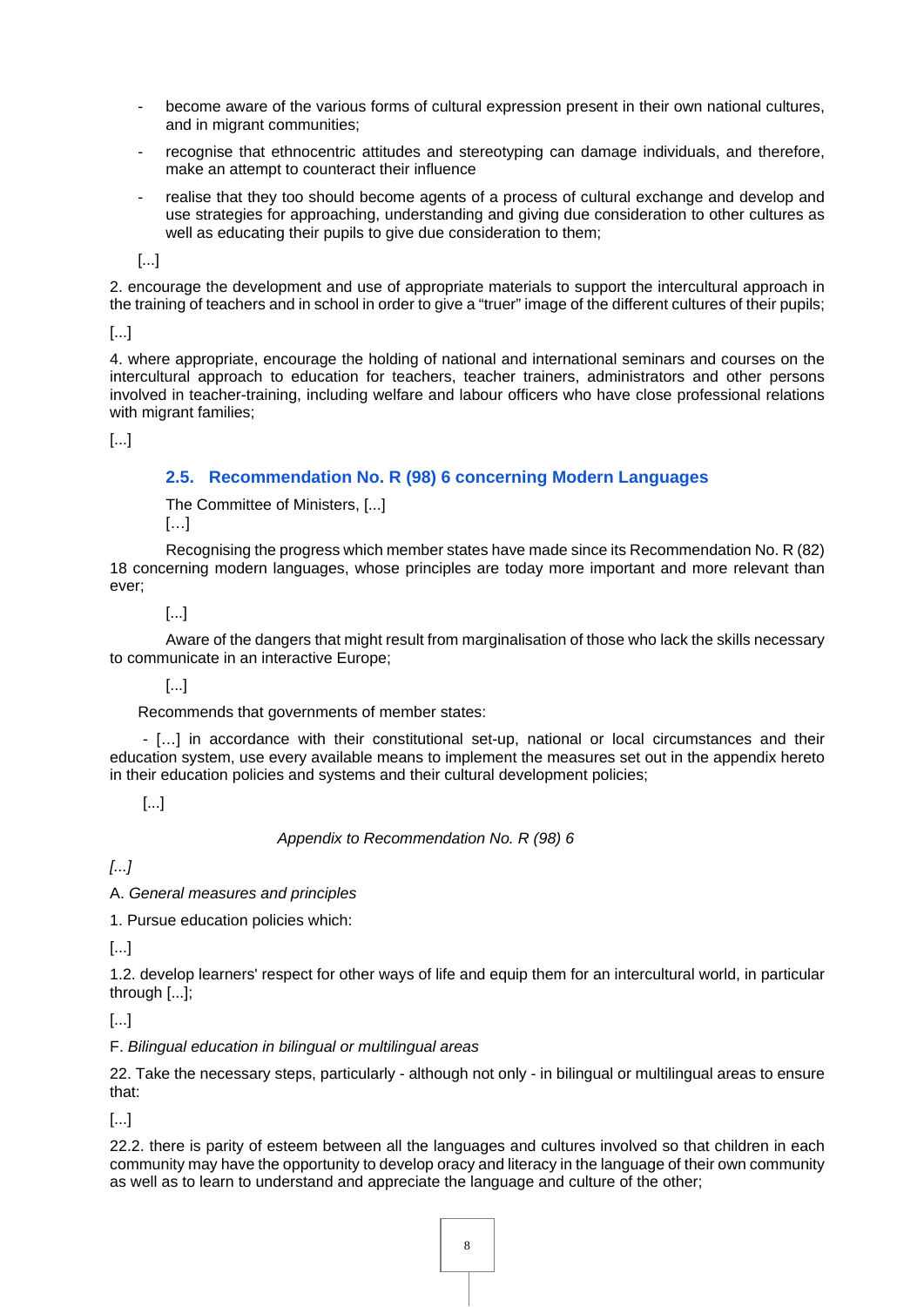23. Continue to promote bilingualism in immigrant areas or neighbourhoods and support immigrants in learning the language of the area in which they reside.

[...]

G*. Specification of objectives and assessment*

[...]

29. Promote the development of varied forms of assessment and recognition of plurilingual competences which take into account the considerable diversity of needs, paying particular attention to the definition of objectives for partial competences and the assessment of their attainment.

#### <span id="page-8-0"></span>**2.6 [Recommendation No. R \(2000\) 15 concerning the security of residence of](https://search.coe.int/cm/Pages/result_details.aspx?ObjectId=09000016804eb800)  [long-term migrants](https://search.coe.int/cm/Pages/result_details.aspx?ObjectId=09000016804eb800)**

The Committee of Ministers, under the terms of Article 15.*b* of the Statute of the Council of Europe,

[...]

Considering that security of residence of long-term immigrants is not only vital to their integration but also to social stability in the member states;

[...]

Recommends that the governments of member states apply the following principles in their law and administrative practice:

1. As regards the acquisition of a secure residence status for long-term immigrants

[...]

*c.*

A long-term immigrant should enjoy no less favourable treatment than that enjoyed, in accordance with the legislation of the member state concerned, by nationals of that member state with regard to:

[...]

- schooling [...];

[...]

# <span id="page-8-1"></span>**2.7 [Recommendation No. R \(2003\) 1596 concerning the situation of young](https://search.coe.int/cm/Pages/result_details.aspx?ObjectId=09000016805defc5)  [migrants in Europe](https://search.coe.int/cm/Pages/result_details.aspx?ObjectId=09000016805defc5)**

# **[...]**

2. The Committee of Ministers agrees with the Assembly that the situation of young migrants deserves specific action on the part of the Council of Europe aimed at improving their current situation and consequently at enhancing social cohesion in member states.

[...]

5. Comments on the specific measures advocated by the Assembly, which are in many ways, in line with the activities of the Council of Europe, are included in Appendix 1.

#### *Appendix 1*

Comments on the specific measures advocated by the Assembly

*With regard to paragraph 4ii* (**participation of young migrants**), [...]. [...] the role of education for the integration of young migrants are taken into account in youth sector activities, and for a number of years, the Directorate for Youth and Sport has organised training courses for minority youth leaders, largely issued from migrant communities. [...]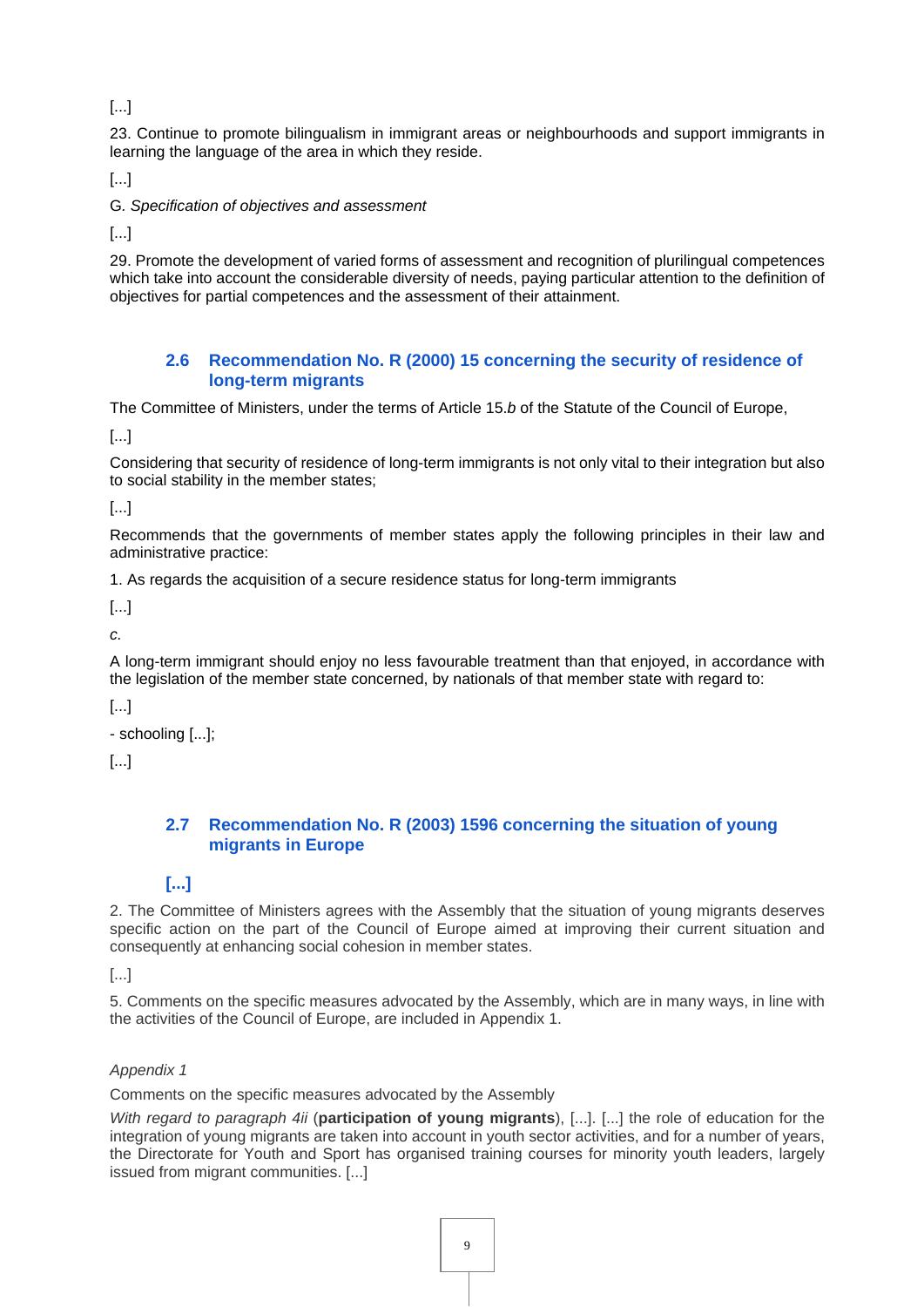*Concerning paragraph 5iv* (**guidelines for the integration programmes**), the Committee of Ministers notes that the Assembly recommendation is in line with the Council of Europe integration policy published in 2000 in the report "Diversity and Cohesion: new challenges for the integration of immigrants and minorities in Europe", in particular regarding the principles enumerated in 5iv [...] d (language and education), [...].

*Concerning paragraph 5ivd* (**language learning**), the Committee of Ministers points out that the Council of Europe is currently backing the development of a European Language Portfolio for migrants. The portfolio is a personal document used in formal learning contexts for the purposes of learning the language of the host country with a view to integration and employment. It also provides a unique opportunity to ensure recognition and enhancement of the mother tongue, which can be recorded and presented in the portfolio. Specific portfolios have been developed for use by children and adults in many different countries. The European Centre for Modern Languages has also launched a project to assist migrants in acquiring language skills for their work.

The Committee of Ministers draws attention to several recommendations deriving from the work on language policies in the Council of Europe. They include **Recommendation No. R (82) 18** to member states *concerning modern languages*, which contains a lengthy section on language learning for migrants and their families; **Recommendation No. R (98) 6** of the Committee of Ministers to member states *concerning modern languages*, which recommends promoting bilingualism in immigrant areas or neighbourhoods and supporting immigrants in learning the language of the area in which they reside.

*Concerning paragraph 6* (**Education**), the Committee of Ministers underlines that the recommendation is completely in line with the educational policy which the Council of Europe has been promoting for several decades. In 1976 the Council of Europe began addressing this matter, and a report on "Pre-school education for migrants' children" was published the same year (Berlin Symposium, 1976). In 1979, special intercultural teacher training files were drawn up on **socio-cultural data on countries of origin and receiving countries, and on the socio-cultural situation of migrants and their families**. Two courses were organised on "Intercultural training for teachers" (Lisbon, 1981 and L'Aquila, 1982). Seminars on the same subject were organised in Donaueschingen in 1979, 1980 and 1981. CDCC Project No. 7, **"Education and the cultural development of migrants"**, has given rise to several case studies, study visits, colloquies, surveys and reports, as well as seminars for disseminating the results and publications. **The new project currently in hand, "The new intercultural challenge to education: religious diversity and dialogue in Europe"** is aimed at alerting decision-makers, specialised youth workers and teachers to the implications of the religious dimension of intercultural education, but also to draw their attention to the most useful experiments and new methods and approaches in intercultural education in general, whether inside or outside the schools.

The Committee of Ministers has adopted several recommendations on the education of young migrants in Europe, which have stemmed from various educational programmes. Three recommendations are particularly germane to Assembly Recommendation 1596 (2003). They are: **Recommendation No. R (84) 18** on "the training of teachers in education for intercultural understanding, notably in a context of migration", the content of which has retained all its topicality since it proposes making "the intercultural dimension and the understanding between different communities a feature of initial and in-service teachertraining" and encouraging, "where appropriate, (…) the holding of national and international seminars and courses on the intercultural approach to education for teachers, teacher trainers, administrators and other persons involved in teacher-training, including welfare and labour officers who have close professional relations with migrant families"; **Recommendation No. R (84) 7** on "the maintenance of migrants' cultural links with their countries of origin and leisure facilities"; and **Recommendation No. R (84) 9** to member states on "Second-generation migrants". The last of the three texts comprises very full provisions on education [...] which are very much in line with the Assembly's proposals.

[...]

*Concerning paragraph 7vi* (**placement in appropriate reception centres**), the Committee of Ministers recalls Resolution (77) 33 on the placement of children that provides that arrangements made for the child "should try to ensure [...] any [...] educational care necessary to meet any special problems he may have".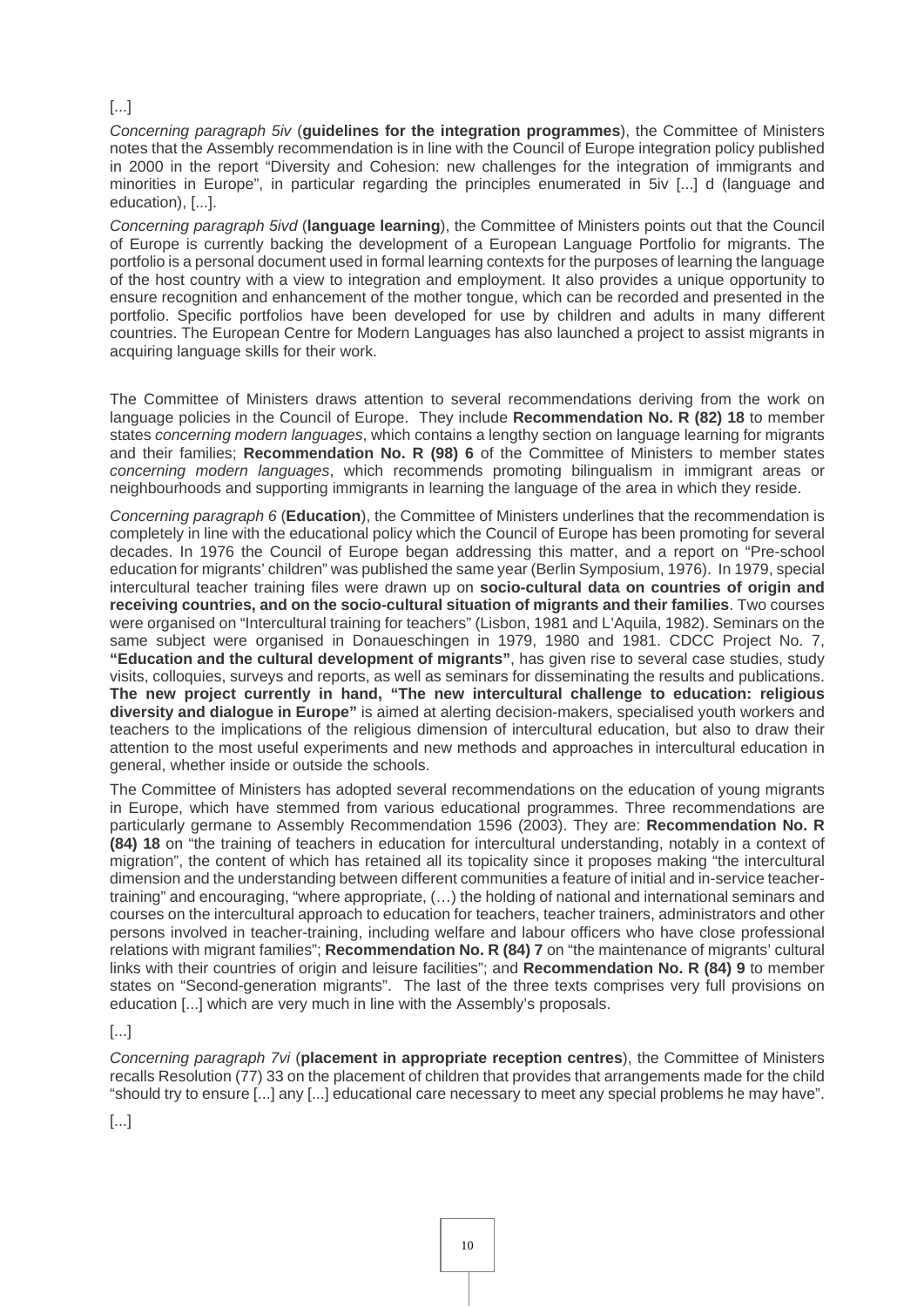# <span id="page-10-0"></span>**2.8 [Recommendation No. R \(2005\) 1703 on protection and assistance for](https://search.coe.int/cm/Pages/result_details.aspx?ObjectId=09000016805d9374)  [separated children seeking asylum](https://search.coe.int/cm/Pages/result_details.aspx?ObjectId=09000016805d9374)**

1. The Committee of Ministers welcomes Parliamentary Assembly Recommendation 1703 (2005) on protection and assistance for separated children seeking asylum. It has transmitted the recommendation to the governments of its member states.

2. The Committee of Ministers agrees with the Assembly that the situation of these children is a matter of concern and that special measures for their protection need to be taken in member states. [...]

[...]

#### **Opinion of the European Committee on Migration (CDMG) on Recommendation 1703 (2005) on Protection and assistance for separated children seeking asylum**

[...]

4. The 3rd session of the Political Platform of the Council of Europe on Migration which took place on the second day of the 48th meeting of the CDMG (24-26 November 2004) was devoted to the theme of nonaccompanied minors and the situation of undocumented children. It made the following conclusions:

[...]

- Various 'life projects' for children should be developed with a view to give them a chance either of building their lives in the host country or to reintegrate into societies of their countries of origin. 'Life projects' should be developed through a holistic approach that involves [...] education of parents and children, [...]. Successful implementation of 'life projects' will depend upon recognition by the European countries that not all children will return to their countries of origin.

5. The importance of effective programmes to promote the future development of these children ('life projects') was clearly underlined and has a central place in the 2005 regional conference that will be held in Malaga on 27 and 28 October. The conference entitled "Unaccompanied minors: acting in the best interests of the child" will examine the following questions:

[...]

It is hoped that the conference will conclude with high-level political agreement on future co-operation including the basis for work on a possible new draft recommendation aimed at promoting the integration or re-integration of these children and dealing with such aspects as [...] school, [...].

[...]

# <span id="page-10-1"></span>**2.9 [Recommendation No. R \(2007\)9 concerning life projects for unaccompanied](https://search.coe.int/cm/Pages/result_details.aspx?ObjectID=09000016805d5540)  [migrant minors](https://search.coe.int/cm/Pages/result_details.aspx?ObjectID=09000016805d5540)**

The Committee of Ministers, under the terms of Article 15.*b* of the Statute of the Council of Europe,

[...]

Considering that there are in the member states of the Council of Europe or at their borders an increasing number of unaccompanied migrant minors who find themselves alone, in situations of vulnerability, far from their family environment, separated from their parents or families and exposed to multiple risks;

Considering that migration policies in general, and in relation to unaccompanied migrant minors in particular, require a range of measures that go beyond border controls and action against irregular migration;

[...]

Considering that the best interests of unaccompanied migrant minors should be the primary consideration in all decisions relating to them and that any action taken in relation to them must protect their rights and safety and promote their personal development;

[...]

Being convinced that the member and non-member states of the Council of Europe can, by strengthening their co-operation, contribute to finding lasting solutions for and with unaccompanied migrant minors that will help them to build life projects quaranteeing them a better future,

Recommends that the governments of member states: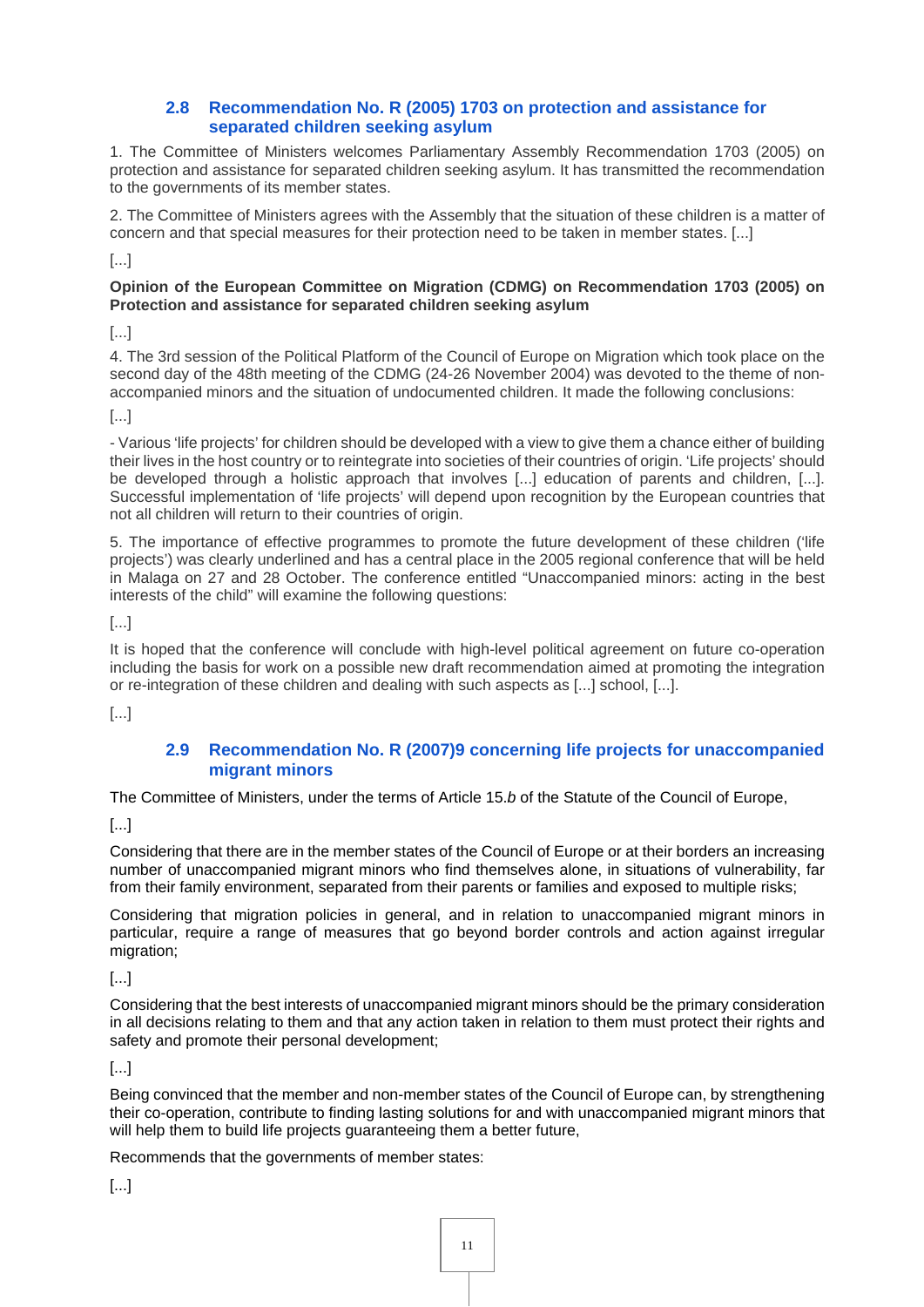# **I. Concepts**

#### *Life projects*

1. Life projects aim to develop the capacities of minors allowing them to acquire and strengthen the skills necessary to become independent, responsible and active in society. In order to achieve this, life projects, fully in accord with the best interests of the child, as defined in the Convention on the Rights of the Child, pursue objectives relating to [...] education [...].

[...]

#### *Unaccompanied migrant minors*

4. This recommendation concerns unaccompanied migrant minors who are outside their country of origin, regardless of their status, irrespective of the reasons for their migration and whether or not they are asylum seekers. The expression 'unaccompanied migrant minors' includes separated children and minors who have been left to their own devices after entering the territory of the member state.

5. Unaccompanied minors are children under the age of 18 who have been separated from both parents and other relatives and are in the care of an adult who, by law or custom, is responsible for doing so.

6. Separated children are children under the age of 18 who have been separated from both parents, or from their previous legal or customary primary caregiver, but not necessarily from other relatives. They may, therefore, be children accompanied by other adult family members.

#### **II. Life projects: an integrated policy tool**

7. Every life project is based on a comprehensive, integrated and therefore multidisciplinary approach.

8. Drawing on a holistic approach, every life project should take account of the child's specific situation. It should take account of several elements, in particular:

[...]

i. the minor's personal profile: [...] level of education [...];

[...]

v. the situation in the country of origin: the [...] educative [...] context [...];

[...]

9. Unaccompanied migrant minors should be able to enjoy all rights recognised by the relevant international and European standards and in particular the United Nations Convention on the Rights of the Child, which are preconditions for the realisation of their life projects. In order to ensure effective access to these rights the member states should take action, in particular, in the [...] educational area[s].

[...]

# **III. Life projects: a mutual commitment**

[...]

17. The competent authorities should undertake to ensure that the life project comprises measures to protect the minors in order to help them achieve the aforementioned objectives. These measures should include access to:

[...]

– basic services, including [...] education.

[...]

# *Life projects in the country of origin*

28. Where the life project is implemented in the country of origin, member states should define the conditions that will guarantee its success. These conditions should include at least the following: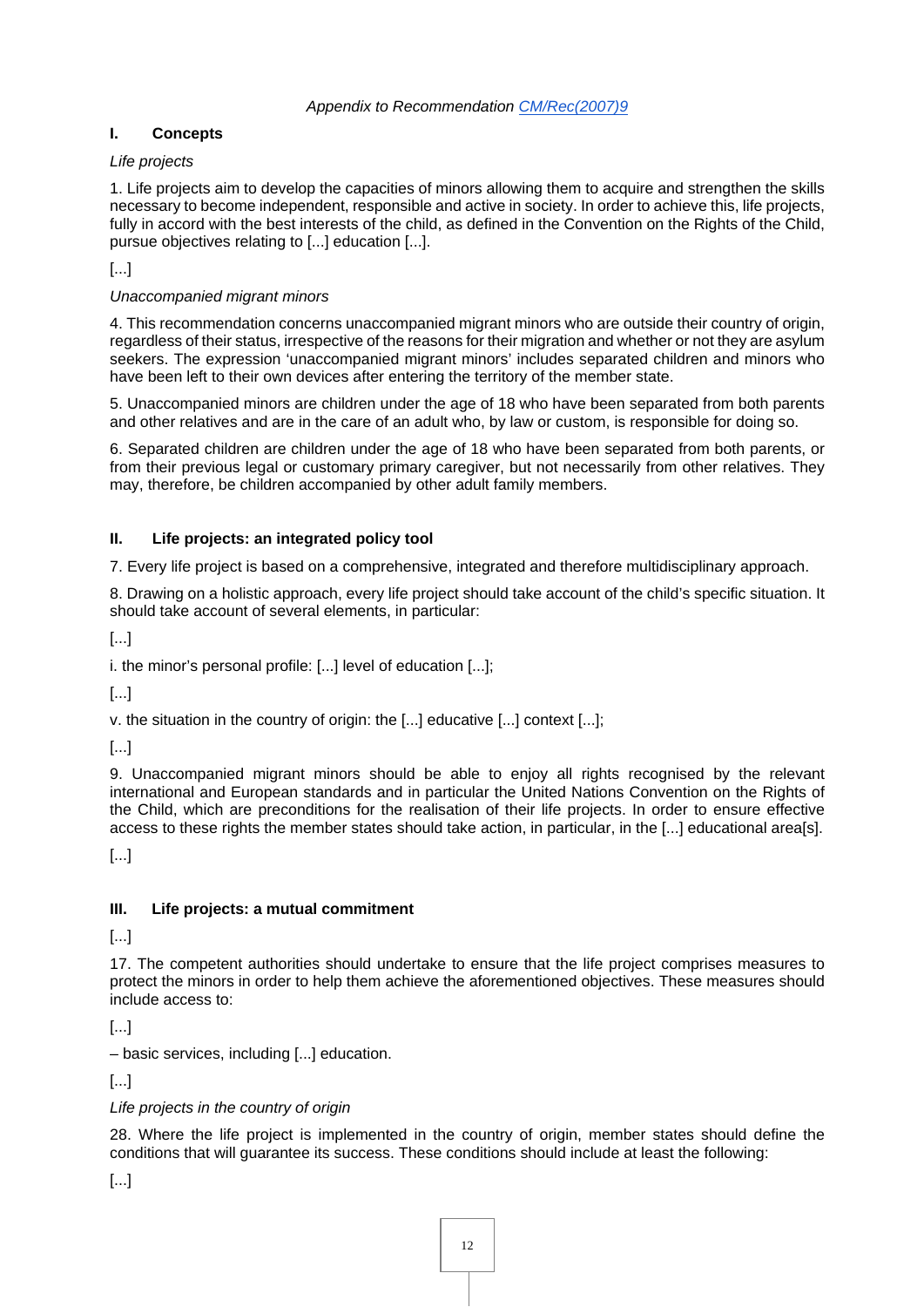iii. involvement of the local authorities in implementing the life project in the country of origin, including [...] educational services [...];

[...]

# <span id="page-12-0"></span>**2.10. [Recommendation No. R \(2008\) 4 on strengthening the integration of](http://wcd.coe.int/ViewDoc.jsp?id=1253467&Site=CM&BackColorInternet=9999CC&BackColorIntranet=FFBB55&BackColorLogged=FFAC75)  [children of migrants and of immigrant background](http://wcd.coe.int/ViewDoc.jsp?id=1253467&Site=CM&BackColorInternet=9999CC&BackColorIntranet=FFBB55&BackColorLogged=FFAC75)**

[…]

*Appendix to Recommendation CM/Rec(2008)4 on strengthening the integration of children of migrants and of immigrant background*

#### **A. Language learning**

1. In order to facilitate and enhance the language development of children of migrants, member states should implement measures that are adapted to the particular circumstances of these children. The overall objective of these measures should be to assist the children in acquiring the required proficiency in the language of instruction. This could include, as far as possible, the acquisition and maintenance of their mother tongue.

2. Member states should adopt the measures that are best adapted to the particular language learning needs of the specific populations of migrant children in their countries and should include the measures set out below. Where appropriate, these measures should be implemented at national, regional or local level.

i. Preschools, schools and other educational establishments should be given the necessary resources to offer additional language learning support to newly-arrived children, or to children born in the receiving country to recently-arrived parents, where the child's command of the language of instruction is deemed insufficient.

ii. Organisational and financial support should be given to the initiatives of migrants and their associations aimed at assisting newly-arrived migrant children to learn the language of instruction and to acquire the necessary academic discourse competence.

iii. Effective and adequate diagnoses of the linguistic skills of migrant children at a preschool level should be developed in accordance with the educational standards of the receiving country.

iv. Effective instruments to assess the literacy of newly-arrived migrant children should be developed with a view to being able to offer them language acquisition programmes adapted to their individual needs, including individualised (tailor-made) language support programmes.

v. Preschool establishments should be given support to adequately assess the linguistic skills of children when enrolling them and to put in place appropriate language acquisition and support programmes tailored to the needs of those children who require them.

vi. Where preschool establishments do not exist in the receiving country or in the locality where the family resides, health workers, social workers or other such professionals in contact with the family should make arrangements for an early language assessment of the children of preschool age and ensure that appropriate language enhancement measures are taken, when necessary.

vii. Collective recreation and sports activities should be organised in co-operation with migrants and their associations with a view to facilitating communication between children of different origins, both migrant and of the receiving society. These activities (for example, summer/winter camps, sport competitions, outreach activities) should involve children of different ages and take place in and outside the school. The parents of these children should be encouraged to participate and, if possible, assist in their organisation. Newly-arrived migrant children, in particular, should be actively encouraged to participate in these activities.

viii. Training schemes in work and education related language skills should be organised for children approaching the school-leaving age. The content of these training schemes should be such as to prevent an insufficient command of the language of the receiving country from becoming a barrier for schoolleavers of immigrant origin to participation in the labour market. For this purpose, the training schemes should be organised in co-operation with employers and trade-unions.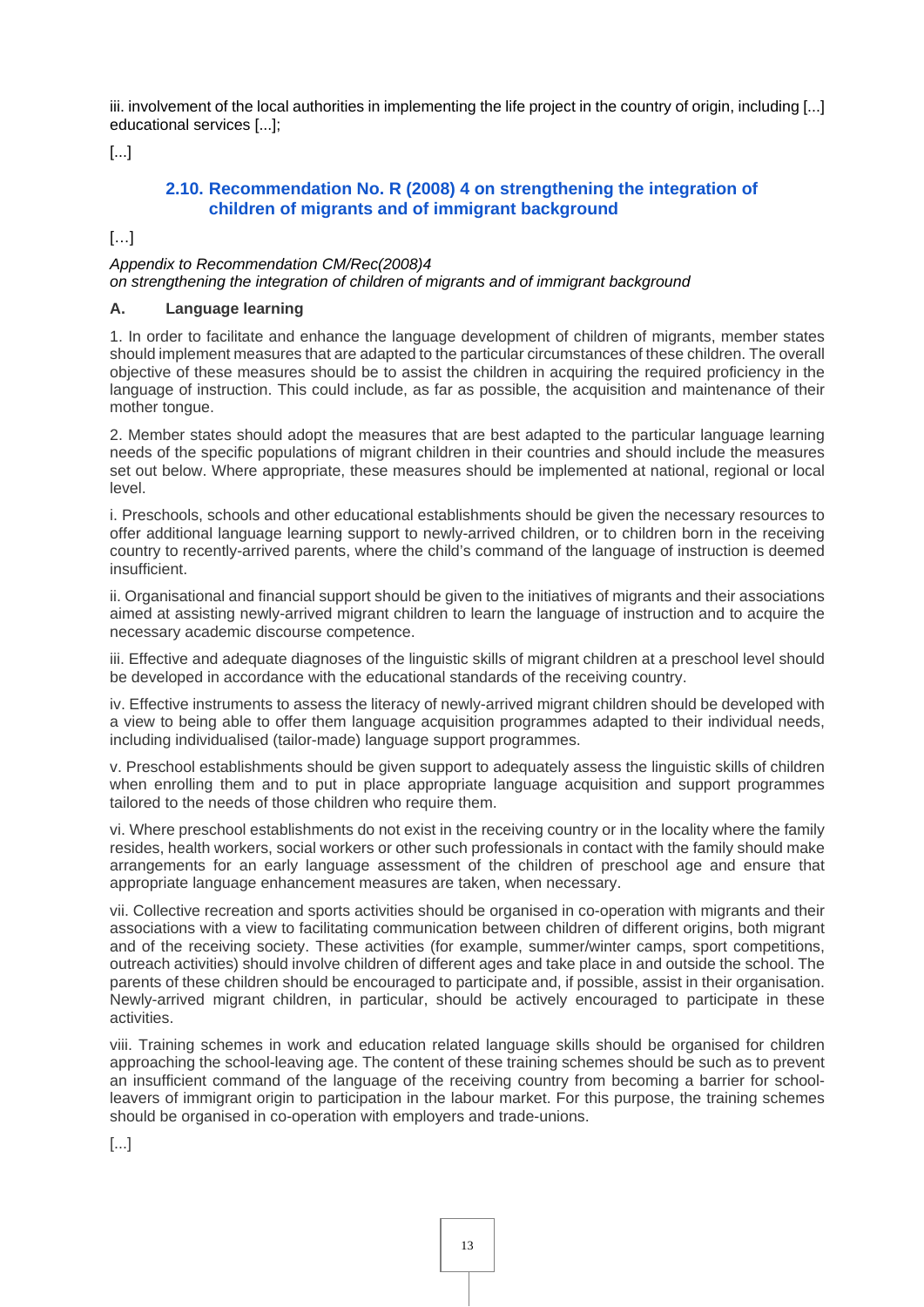#### **D. Integration into school life**

6. Member states should put in place measures aimed at ensuring that newly-arrived children of migrants are fully integrated into the national educational system and as quickly as possible. They should adopt such measures as are most suited to the particular circumstances prevailing in their countries, including the situation of the immigrant population. Government funding should be provided by the relevant national, regional or/and local authorities, where necessary, to help educational authorities and schools implement the measures. The measures should include those set out below. Where appropriate, these measures may be adapted to the needs of children of immigrant background.

7. The purposes of the measures referred to in this section are to ensure that schools identify and address as quickly as possible the particular learning needs of each child, that the child understands and settles into the school's culture and environment as soon as possible, and that the child can benefit from the opportunities of school life on a basis of equality with other children.

i. Schools should guide migrant children in their studies, help them develop appropriate learning skills and abilities and prevent the emergence of learning-related difficulties.

ii. In the absence of an already existing general framework that provides for the individual profiling of children with a view to identifying their strengths and potential and developing personalised support programmes, educational authorities should arrange for local schools to carry out such profiling of migrant children, particularly with a view to ensuring that they attain the required level of knowledge and proficiency in specific subjects.

iii. Teaching styles and methods should be adapted to the personal needs and learning experiences of the newly-arrived migrant child.

iv. Schools should consider inviting university and/or teacher training institutions to co-operate with them in providing migrant children with the necessary support and assistance in learning difficult subjects. Schools should also consider inviting students enrolled in these institutions to provide voluntary support to these children in following the school curricula.

v. During the early stages of their school career and for a limited period of time only, educational authorities might consider making arrangements for migrant children to be able to undertake parts of their studies in their mother tongue as this will assist the children in developing the cognitive and academic skills necessary to successfully pursue their studies in the language of instruction.

vi. Different methods of offering assistance and support to newly-arrived migrant children by their fellow pupils (for example, mentoring schemes or peer learning) should be actively promoted and facilitated by educational authorities and schools.

vii. In the absence of an already existing general system of monitoring of the progress of children in school, educational authorities and schools should establish a system of constant monitoring of the progress of migrant children (especially newly-arrived migrant children) with a view to preventing them from dropping out of school and to supporting their social integration.

8. In order to ensure that all migrant children leave school with a recognised qualification (for example, diploma, certificate) and that they have a real chance of pursuing a successful career afterwards, educational authorities, in co-operation with NGOs and migrant associations, should encourage the return to school of those children who have dropped out and/or abandoned their studies. Where appropriate, this might be achieved through closer co-operation with the child's parents and offering flexible modes of learning (for example, part-time school attendance).

[...]

#### **G. Facilitating transition from school to the labour market**

12. In order to ensure a smooth transition from school to the labour market, develop the child's full potential and avoid unemployment, member states should put in place measures for the benefit of children of migrants and of immigrant background who are approaching school-leaving age and young people seeking employment or having recently found employment. These measures should be adapted to the conditions prevailing in member states and include those set out below.

i. Young migrants should be entitled to information, advisory, guidance and counselling services that are provided by education and employment authorities to support them in developing career management skills necessary to enter and successfully perform in the labour market.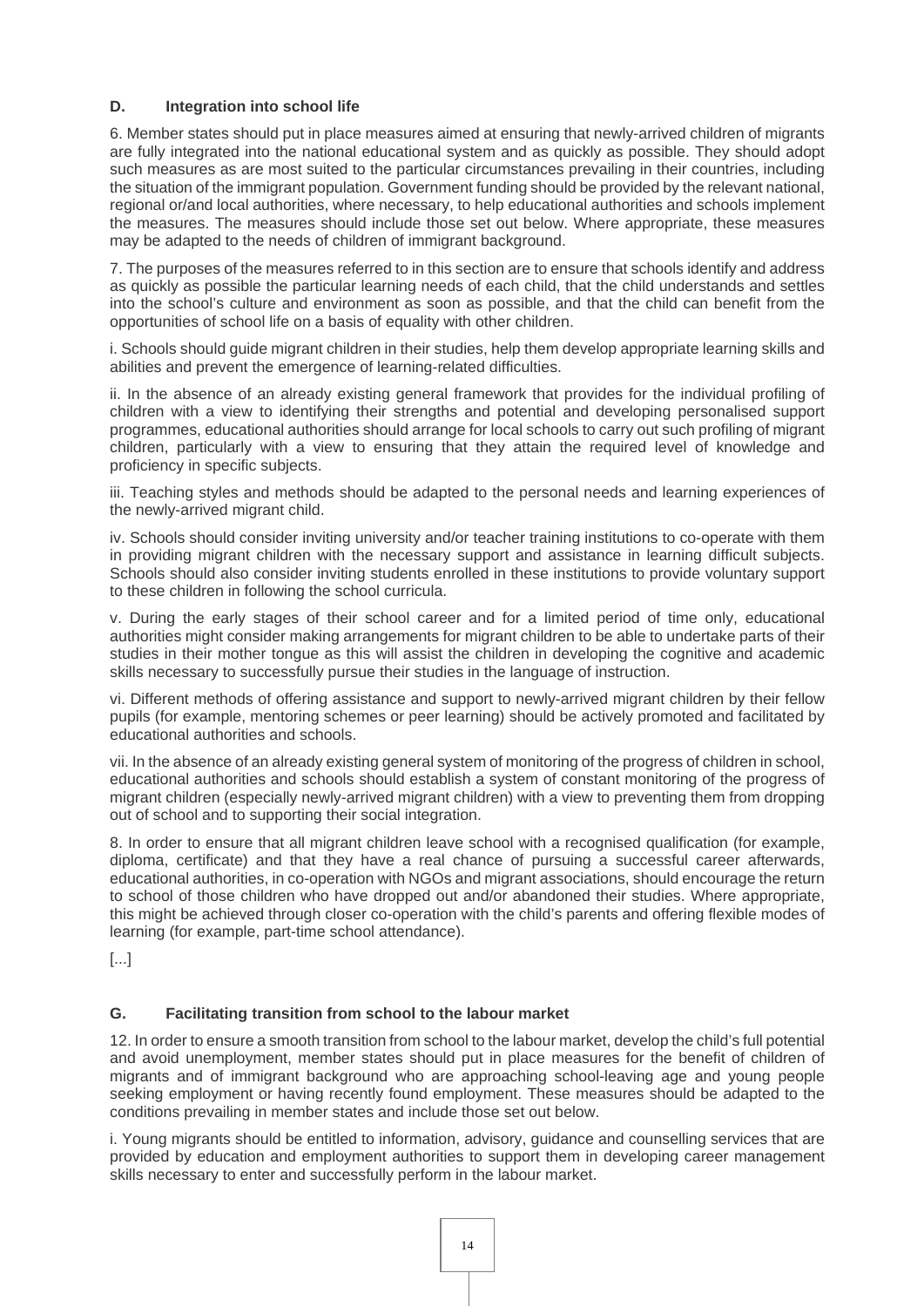ii. Advisory, guidance and counselling services should include information on apprenticeships and mentoring schemes. These services may include a permanent staff member appointed as a career advisor with special responsibility for particularly disadvantaged children, including migrant children, and career development centres for young people that involve both the relevant education and employment authorities.

iii. Education authorities and schools should consider offering, in appropriate cases, flexible study arrangements (for example, evening classes, part-time school attendance, combined study and work schemes).

[...]

v. Mentoring schemes, particularly for newly-arrived migrant children in their final years of school, should be encouraged and supported through, for example, financial incentives, making available specialised staff and recruiting retired and/or senior employees to act as mentors.

vi. Public authorities and NGOs should work directly with private industry and public employers to raise awareness of the possible discriminatory consequences of their recruitment procedures in relation to young school leavers of immigrant origin and of the need to take appropriate action. In this respect, particular attention should be given to ensuring their effective access to apprenticeships and other workplace training schemes.

#### **H. Children living in segregated areas and disadvantaged areas**

[...]

14. Schools in segregated and disadvantaged areas must be able to offer high quality education if they are to attract children and parents of different social and ethnic background and thereby halt and reverse the process of marginalisation and deprivation. It is important, therefore, that they receive the necessary support from the relevant public authorities (national, regional and local) and the local community to do so.

15. The various measures described in sections A to G of this appendix have particular importance for children of migrants and of immigrant background living in segregated areas and disadvantaged areas. Member states should, however, consider adapting and supplementing these measures as appropriate in order to help these children overcome the special difficulties of their environment. Member states should, in particular, consider implementing the measures set out below.

i. Language support measures should be strengthened in the schools in these areas. Local associations, voluntary and migrant organisations should also be encouraged to provide supplementary language activities outside school.

ii. Training in non-violent conflict resolution for staff working with children in these areas and for the children themselves should be organised by the appropriate authorities with the support and participation of NGOs and migrants' associations.

iii. Children should be encouraged by local authorities to participate actively in the work of their local youth councils.

iv. Local authorities should encourage schools to promote links between children of different social and ethnic backgrounds and from different areas.

v. Local authorities should ensure that children have the necessary space to learn and play, both at home and outside. They should provide and maintain suitable playgrounds and sports facilities, and organise community events for children.

vi. Local authorities should encourage employers from outside segregated areas and disadvantaged areas to employ young people from these areas and, where appropriate, consider setting aside a number of reserved apprenticeship places for them.

vii. National and local authorities should provide the necessary resources to facilitate the design and implementation of special staff development programmes for people working in nurseries, preschool institutions and schools in segregated areas and disadvantaged areas.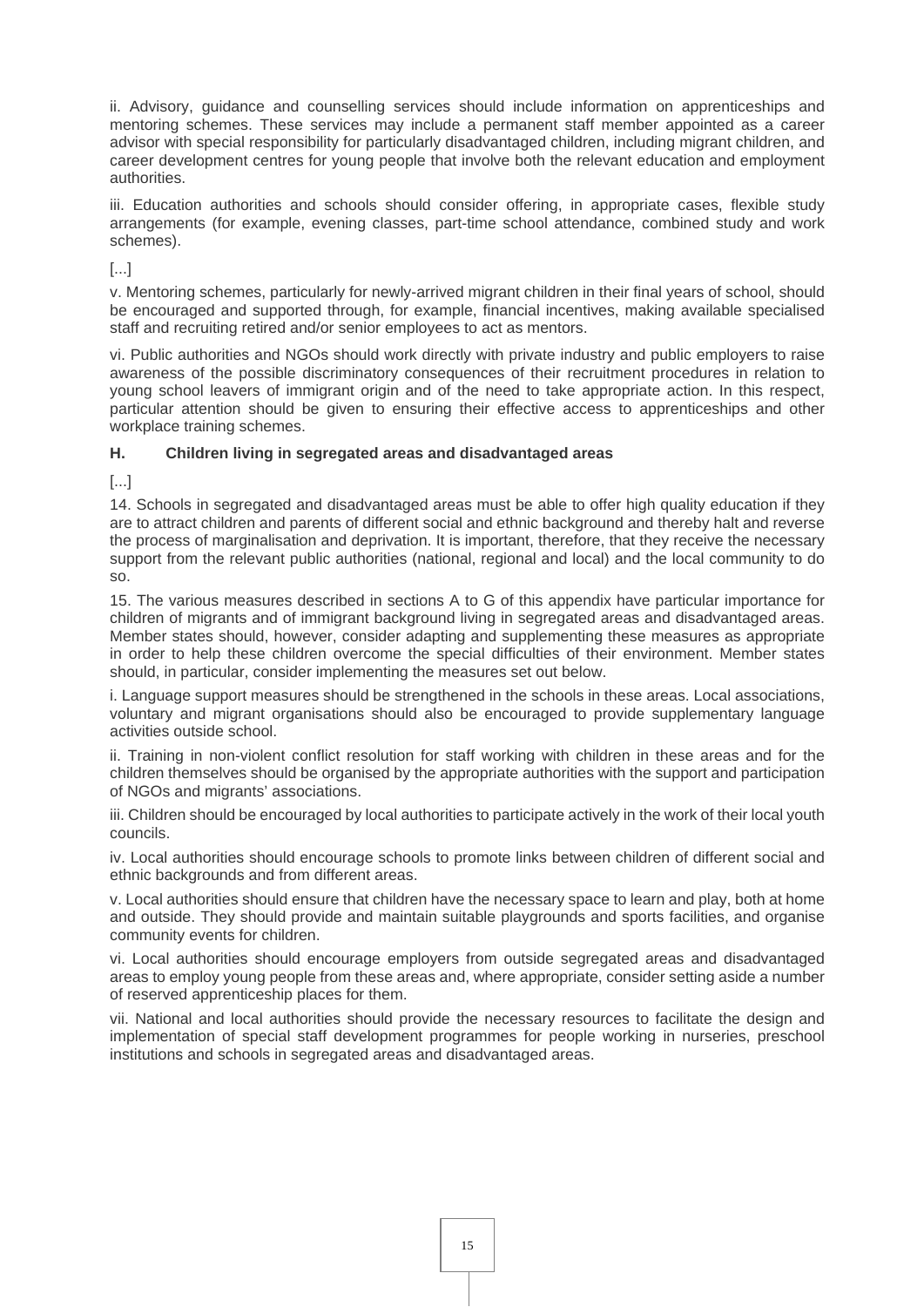<span id="page-15-0"></span>**3. PARLIAMENTARY ASSEMBLY OF THE COUNCIL OF EUROPE** [HTTP://[ASSEMBLY](http://assembly.coe.int/).COE.INT/]

# <span id="page-15-1"></span>**3.1. [Recommendation 786 \(1976\) on education and cultural development of](http://assembly.coe.int/nw/xml/XRef/Xref-XML2HTML-en.asp?fileid=14820&lang=en)  [migrants](http://assembly.coe.int/nw/xml/XRef/Xref-XML2HTML-en.asp?fileid=14820&lang=en)**

The Assembly:

 $[\ldots]$ 

2. Convinced that a variety of cultures can be a source of mutual enrichment for the societies concerned, but fearing that the educational and cultural difficulties encountered by migrants may aggravate the social problems;

3. Believing that migrants contribute to the unification of Europe, but that improved information is needed in order to dissipate misunderstanding and prejudice, both in the host countries and in the emigration countries;

[...]

12. Recommends that the Committee of Ministers:

a. invite member governments to implement with greater vigour the texts adopted in the Council of Europe concerning migrants, especially [Resolution \(70\) 35](https://rm.coe.int/16804bd244), on school education for the children of migrant workers:

 $[...]$ 

#### <span id="page-15-2"></span>**3.2. [Recommendation 915 \(1981\) concerning the situation of migrant workers in](http://assembly.coe.int/nw/xml/XRef/Xref-XML2HTML-EN.asp?fileid=14949&lang=en)  [the host countries](http://assembly.coe.int/nw/xml/XRef/Xref-XML2HTML-EN.asp?fileid=14949&lang=en)**

The Assembly,

 $[...]$ 

9. Convinced that paramount importance should be given to the conditions of migrants in programmes and in national policies, and emphasising the debt owed by societies in the host countries to migrants for the cultural enrichment they bring ;

[...]

13. Recommends that the Committee of Ministers :

13.1. invite the governments of member states :

[...]

f. to promote intercultural activities, in particular in the field of information for the public, in order to give it a better understanding of the position of migrants, and to increase their efforts in the field of education and vocational training of migrants, taking account of the specific aspects of these points (such as the specific problems of migrant women's education and the vocational training of adult migrants and their children, including the need to provide migrants' children with education from the pre-school stage right up to the higher level) ;

[...]

#### <span id="page-15-3"></span>**3.3. [Recommendation 1093 \(1989\) concerning the education of migrants'](http://www.assembly.coe.int/nw/xml/XRef/Xref-XML2HTML-en.asp?fileid=15127&lang=en)  [children](http://www.assembly.coe.int/nw/xml/XRef/Xref-XML2HTML-en.asp?fileid=15127&lang=en)**

The Assembly,

[…]

4. Observing, […], that, despite the agreement over pedagogical principles for intercultural education, there are still divergences between host countries of origin when it comes to the practicalities of the education of migrants' children;

[...]

8. Affirming that intercultural education is the only way of making use of the valuable asset represented by the presence of young migrants in schools;

9. Pointing out that the aim of intercultural education is to prepare all children, indigenous and migrant, to life in the pluricultural society;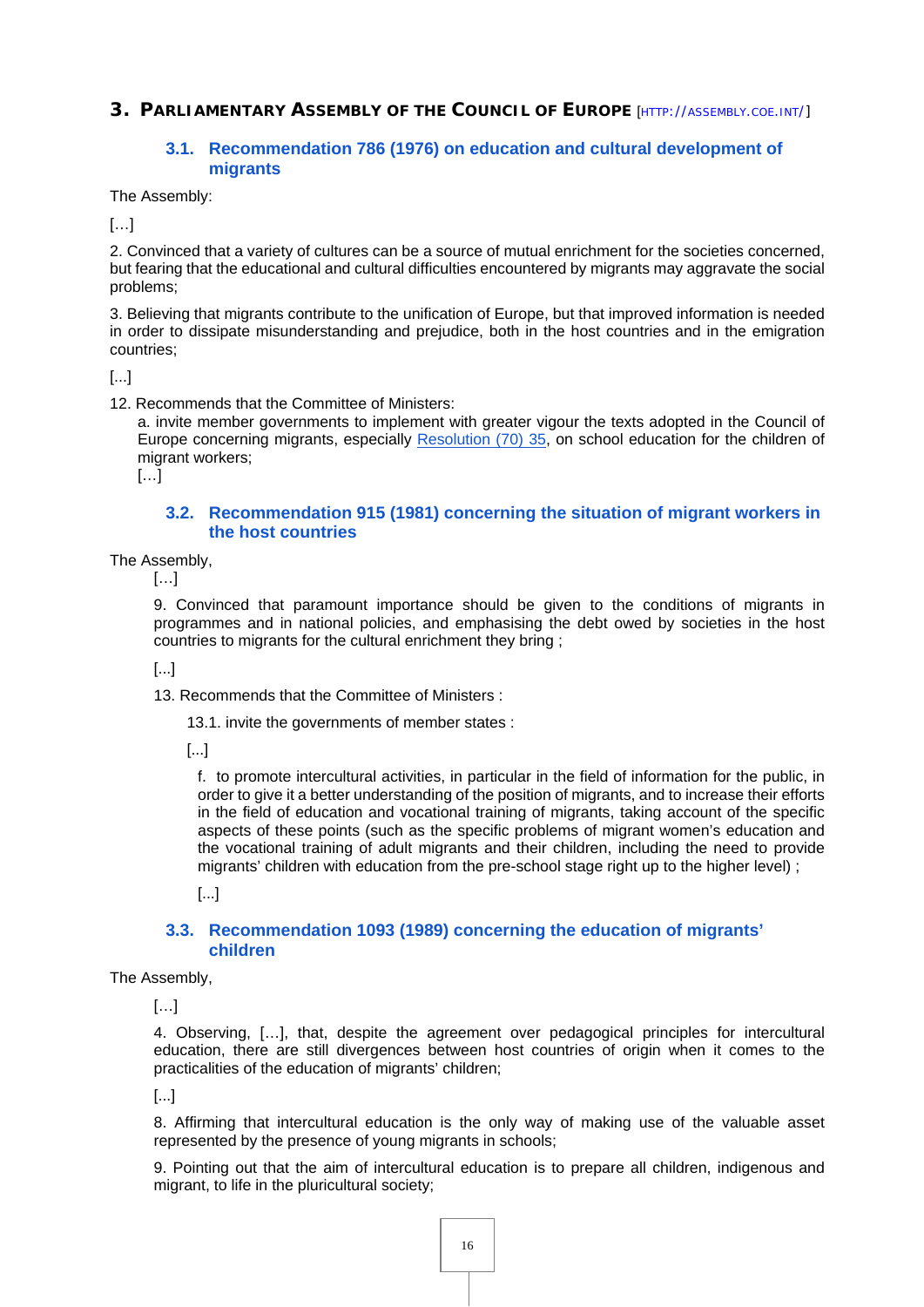11. Considering that the success of an intercultural policy depends to a large extent on a teacher training policy centred on the intercultural approach;

12. Underlining the need to create in each country the preconditions for all social groups to participate actively in the social, economic, cultural and collective life of the society;

16. Recommends that the Committee of Ministers:

[...]

b. strengthen the research programmes and educational innovations that aim at the implementation of intercultural education for all children, in all sectors of the educational system;

c. promote, within the context of intercultural education, activities including modern techniques in the field of teacher training;

d. encourage educational exchanges at all levels of education and the setting up of a relationship between schools and migrant families;

[...]

#### <span id="page-16-0"></span>**3.4 [Recommendation 1237 \(1994\) concerning the situation of asylum-seekers](http://assembly.coe.int/nw/xml/XRef/Xref-XML2HTML-en.asp?fileid=15271&lang=en)  [whose asylum applications have been rejected](http://assembly.coe.int/nw/xml/XRef/Xref-XML2HTML-en.asp?fileid=15271&lang=en)**

1. In the face of persecution or other threats to their life or integrity, everyone has the right to seek and to enjoy asylum. However, under the principle of national sovereignty the decision to grant asylum is a matter for the host state.

[...]

6. Asylum-seekers whose asylum applications have been rejected and who are not allowed to remain in the host country, but who do not return to their countries of origin, are in an unlawful situation and usually risk becoming clandestine immigrants.

7. In the absence of legal doctrine, these frequent unlawful situations are settled only in a pragmatic fashion; it is, therefore, important to fill a legal vacuum which is detrimental both to the states and to the persons directly concerned.

8. The Assembly, therefore, recommends that the Committee of Ministers invite the Council of Europe member states:

[...]

8.9. to draw up bilateral and/or multilateral agreements, in close co-operation with the International Organization for Migration (IOM) and the non-governmental organisations concerned, to:

- a. promote [...] educational [...] programmes for asylum-seekers whose asylum applications have been rejected, taking account of personal circumstances, designed to assist their reintegration into their countries of origin;
- [...]

#### <span id="page-16-1"></span>**3.5 [Recommendation 1374 \(1998\) concerning the situation of refugee women in](http://assembly.coe.int/nw/xml/XRef/Xref-XML2HTML-EN.asp?fileid=16626&lang=en)  [Europe](http://assembly.coe.int/nw/xml/XRef/Xref-XML2HTML-EN.asp?fileid=16626&lang=en)**

[...]

2. While regretting that no reliable information and statistics about refugee women are collected in a systematic way by Council of Europe member states, the Assembly considers this group of refugees to be particularly vulnerable and subject to specific, gender-related problems and discrimination.

3. Increased dependency and the traditional socio-cultural and economic role of refugee women in their countries of origin often lead to lack of motivation, confidence and self-esteem, thus putting them at a distinct disadvantage compared to their male counterparts from the moment they arrive in a host country. Therefore the Assembly acknowledges the need for the creation of specific conditions which would enable refugee women to overcome these difficulties.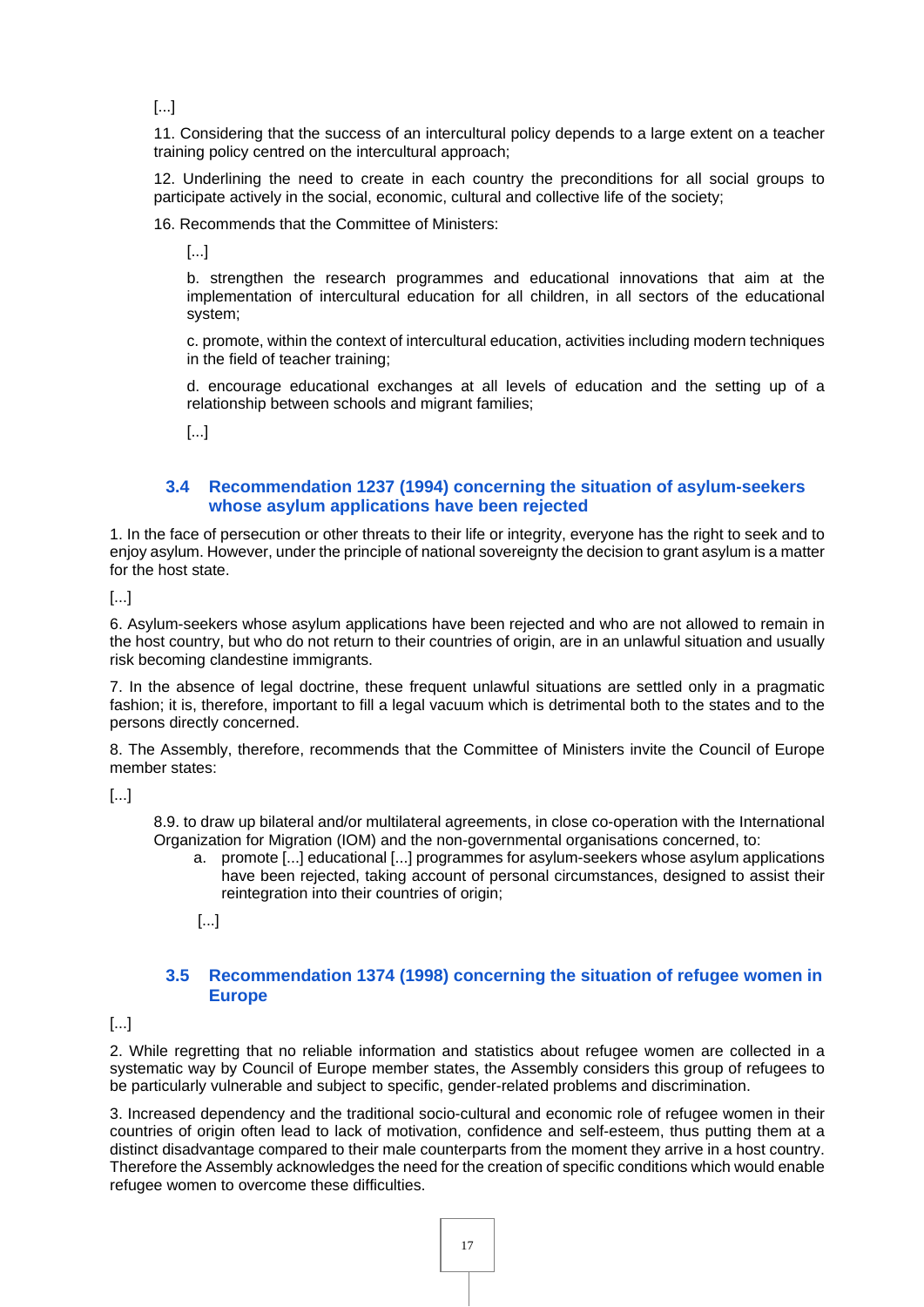6. Consequently, the Assembly recommends that the Committee of Ministers:

[...]

6.6. urge the member states:

[...]

n. to identify shortcomings in the provision of educational opportunities for refugee women, and provide them with facilities which would give them access to education (child care, seminars for working refugee women, etc);

[...]

#### <span id="page-17-0"></span>**3.6 [Recommendation 1596 \(2003\) concerning the situation of young migrants](http://assembly.coe.int/nw/xml/XRef/Xref-XML2HTML-en.asp?fileid=17086&lang=en)  [in Europe](http://assembly.coe.int/nw/xml/XRef/Xref-XML2HTML-en.asp?fileid=17086&lang=en)**

1. Young migrants represent a varied and heterogeneous group. They include children, young women and young men who have fallen prey to human traffickers or who have been smuggled into a country in the hope of escaping poverty, persecution or a situation of generalised violence; young people who have entered European countries through legal channels for study, work or family reunion; and secondgeneration migrants who are born in the host country. Many of them come from non- European countries; but many others are Europeans who move, legally or illegally, from one member state to another. They are immigrants for some states and emigrants, or returning emigrants, for others.

[...]

3. The Assembly is convinced that the situation of young migrants in Europe requires urgent action on the part of the Council of Europe, in co-operation with the relevant international organisations, to address the reasons why young people want to, or are forced to, emigrate, their rights and living conditions as immigrants, and finally their rights and needs when, and if, they return to their countries of origin.

4. The Assembly therefore recommends that the Committee of Ministers:

4.1. in consultation with relevant international agencies such as Unicef, the International Organisation for Migration (IOM) and the Office of the United Nations High Commissioner for Refugees (UNHCR) – and in compliance with the mandate of these agencies –initiate a long-term multidisciplinary programme for young migrants in Europe, with the aim of fostering social cohesion and the participation of young migrants through [...] the development of educational materials and programmes [...];

[...]

4.6. initiate a feasibility study on the harmonisation of national laws on legal guardianship of separated children, as defined in sub-paragraph 7.iv of the present recommendation, with a view to the elaboration of an international binding instrument including the following guidelines:

[...]

d. the legal guardian should ensure that all decisions affecting the child are taken in his or her best interests, that [...] she or he receives [...] education, language support [...];

[...]

5. Furthermore, with a view to fostering participation and social cohesion, the Assembly recommends that the Committee of Minister elaborate measures aiming to assist member states to:

[...]

5.4. establish, or promote the establishment of, integration programmes according to, the following guidelines:

[...]

d. integration programmes should include language tuition [...];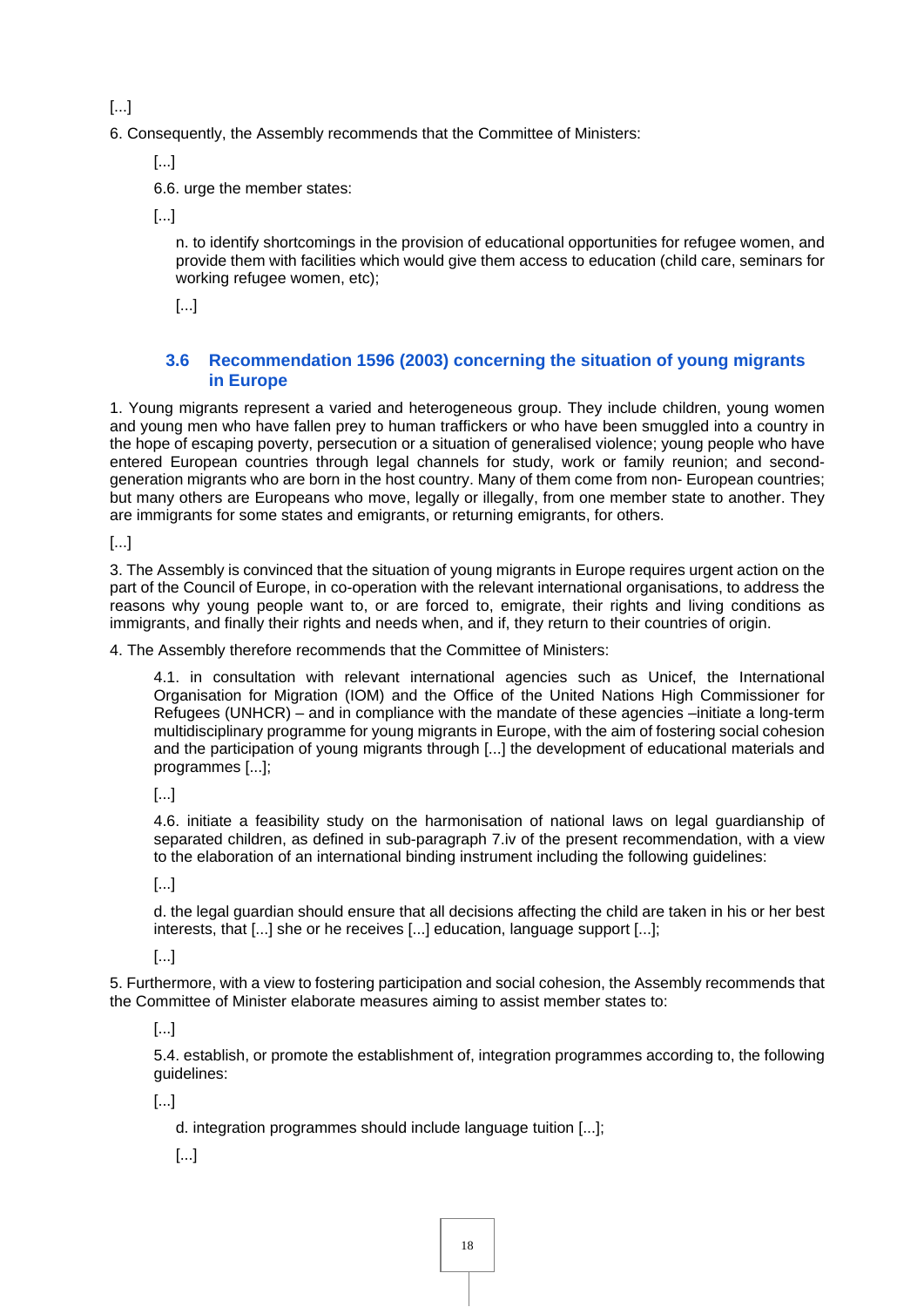6. With a view to using education effectively as an instrument to foster equality, multiculturalism and mutual understanding, the Assembly also recommends that the Committee of Ministers elaborate measures addressed to member states, and aiming at:

6.1. ensuring unimpeded access to compulsory education for migrant children, irrespective of their own or their parents' legal status;

6.2. ensuring access to compulsory education for migrants aged under 18 and who have not completed compulsory education in other countries, irrespective of their legal status or the legal status of their parents;

6.3. responding to the special needs of migrant students integrating the ordinary curriculum with additional classes, focusing on tuition in the language of the host country and the study of its society and culture;

6.4. investing additional resources in the employment in educational institutions of specialised staff, such as psychologists, pedagogues, social workers and cultural mediators and provide them, as well as teachers, with appropriate training to deal with young migrants;

6.5. ensuring that the content of school programmes and textbooks does not contain any national or ethnic prejudices and does not convey any discriminatory or racist interpretation of the history, culture and society of foreign countries or communities;

6.6. funding and supporting extracurricular activities aimed at highlighting the value of the culture and civilisation of migrants' communities and their countries of origin;

6.7. supporting initiatives taken at local level to foster contacts between immigrant parents, the school and the community.

[...]

#### <span id="page-18-0"></span>**3.7 [Resolution 1509 \(2006\) concerning human rights of irregular migrants](http://assembly.coe.int/nw/xml/XRef/Xref-XML2HTML-en.asp?fileid=17456&lang=en)**

[...]

11. It should be possible to extract a number of minimum civil and political rights, on the one hand, and economic and social rights, on the other, to be applied by Council of Europe member states in favour of irregular migrants.

#### [...]

13. In terms of economic and social rights, the Assembly considers that the following minimum rights, *inter alia,* should apply:

[...]

13.6. all children have a right to education, extending to primary school and secondary school levels, in those countries where such schooling is compulsory. Education should reflect their culture and language and they should be entitled to recognition, including through certification, of the standards achieved;

[...]

#### <span id="page-18-1"></span>**3.8 [Resolution 1810 \(2011\) concerning unaccompanied children in Europe:](http://assembly.coe.int/nw/xml/XRef/Xref-XML2HTML-en.asp?fileid=17991&lang=en)  [issues of arrival, stay and return](http://assembly.coe.int/nw/xml/XRef/Xref-XML2HTML-en.asp?fileid=17991&lang=en)**

1. There is a growing awareness of the need to tackle the problems faced by unaccompanied migrant children arriving and remaining in Europe. [...]

[...]

5. The Assembly believes that child protection rather than immigration control should be the driving concern in how countries deal with unaccompanied children. With this in mind, it establishes the following set of 15 common principles, which it invites member states to observe and work together to achieve:

[...]

access to adequate education must be guaranteed to all unaccompanied children, regardless of their migration status and under the same conditions as to child nationals.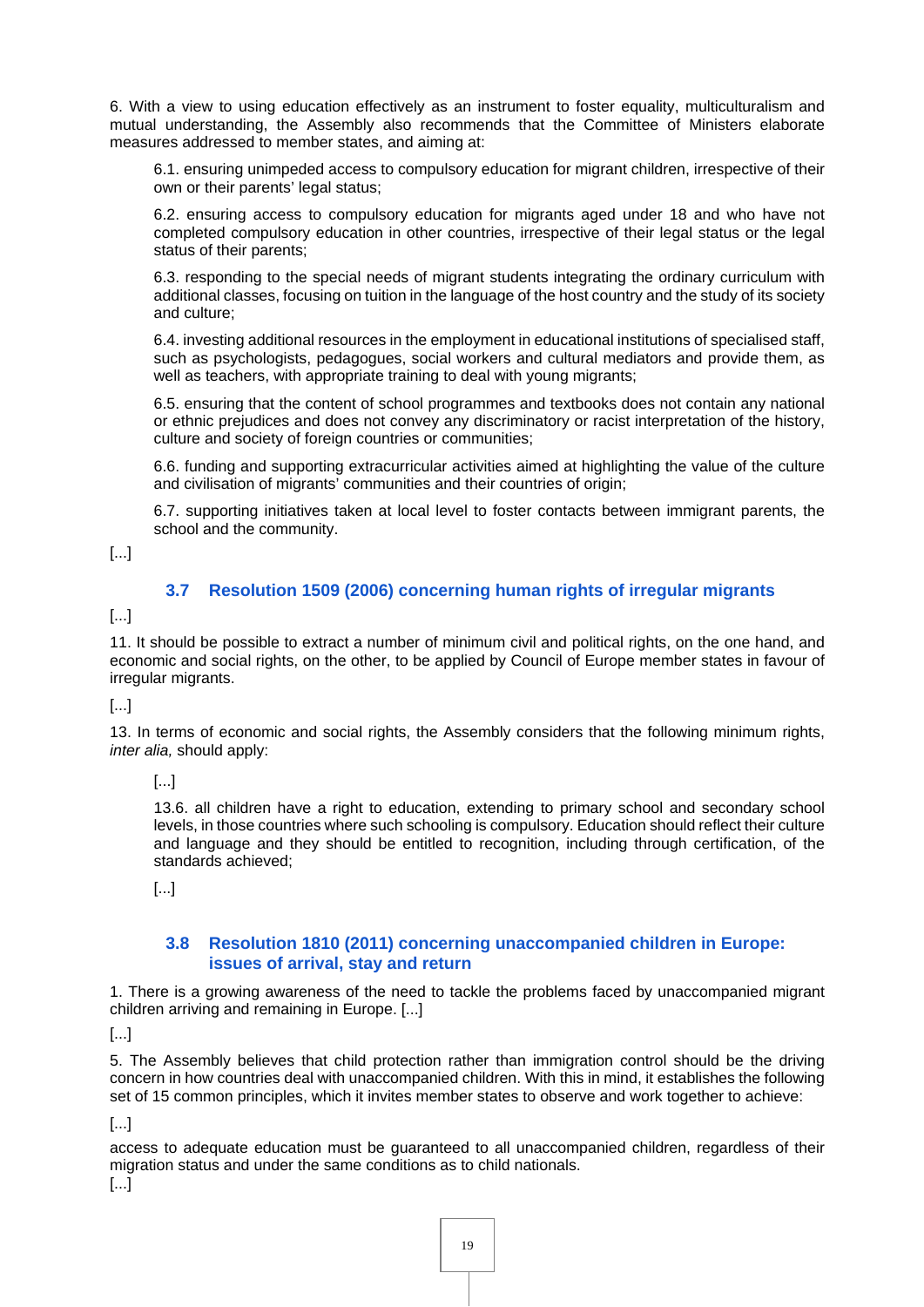#### <span id="page-19-0"></span>**3.9 [Resolution 1996 \(2014\) concerning migrant children: what rights at 18?](http://assembly.coe.int/nw/xml/XRef/Xref-XML2HTML-EN.asp?fileid=20926&lang=en)**

1. While reaching the age of majority is a milestone to be celebrated for most young people, for unaccompanied migrant children it means losing their rights and, in many cases, being obliged to leave the country where they have lived and forged relationships.

[...]

8. The Assembly is convinced that establishing a life project taking account of a young migrant's past and cultural identity constitutes an important basis for developing their autonomy and sense of responsibility.

9. In this context, establishing a transition category would facilitate successful economic, social and cultural integration while guaranteeing support and assistance measures.

10. In view of the above, the Assembly calls on member States of the Council of Europe to:

[...]

10.4. [...] take political measures geared to:

[...]

10.4.1. [...] education;

[...]

#### <span id="page-19-1"></span>**3.10 [Recommendation 2056 \(2014\) on the alternatives to the immigration](http://assembly.coe.int/nw/xml/XRef/Xref-XML2HTML-en.asp?fileid=21296&lang=en)  [detention of children](http://assembly.coe.int/nw/xml/XRef/Xref-XML2HTML-en.asp?fileid=21296&lang=en)**

1. The Parliamentary Assembly refers to its [Resolution 2020 \(2014\)](http://assembly.coe.int/nw/xml/XRef/Xref-DocDetails-en.asp?FileID=21295&lang=en) on the alternatives to the immigration detention of children.

2. The Assembly stresses that States which practise the immigration detention of children contravene the principle of the best interests of the child and violate children's rights. They deprive children of their fundamental right to liberty [...]. They may also violate other fundamental child rights, such as the rights to [...] education [...]. The Assembly considers that in order to stop this inhuman practice, the Council of Europe has an important role to play in promoting alternatives to the immigration detention of children.

[...]

#### <span id="page-19-2"></span>**3.11 [Resolution 2097 \(2016\) on access to school and education for all children](http://assembly.coe.int/nw/xml/XRef/Xref-XML2HTML-en.asp?fileid=22510&lang=en)**

1. Europe has seen significant progress in the last two decades as regards access to school and education. Such progress, however, is of varying degrees according to the different European regions and groups of population concerned. Barriers to access to school still exist in the Council of Europe member States, which in practice deprive children of the opportunity to take their place in society.

2. The Parliamentary Assembly calls for these barriers to be lifted. It also underscores that the goal is not only to give all children the opportunity to attend school, but also to ensure that they can access quality education that will contribute to the development of their personal capacities and help them reach their full potential.

3. Moreover, access to school and quality education is not only an issue of individual justice and of equal opportunities, it is also in the interest of our societies to make the best use of each person's talents and to avoid social costs linked to unemployment and dependency, which may be much higher than investment in education.

4. The Assembly therefore calls on member States to enhance their education systems in order to ensure access to quality education for all and regular class attendance until the end of the study programme. Member States should, in particular:

[...]

4.5. improve access to pre-primary education for all children, with a special focus on [...] children of migrants and asylum seekers [...];

4.6. support programmes that help children from minority and migrant communities to acquire adequate knowledge of the language of schooling;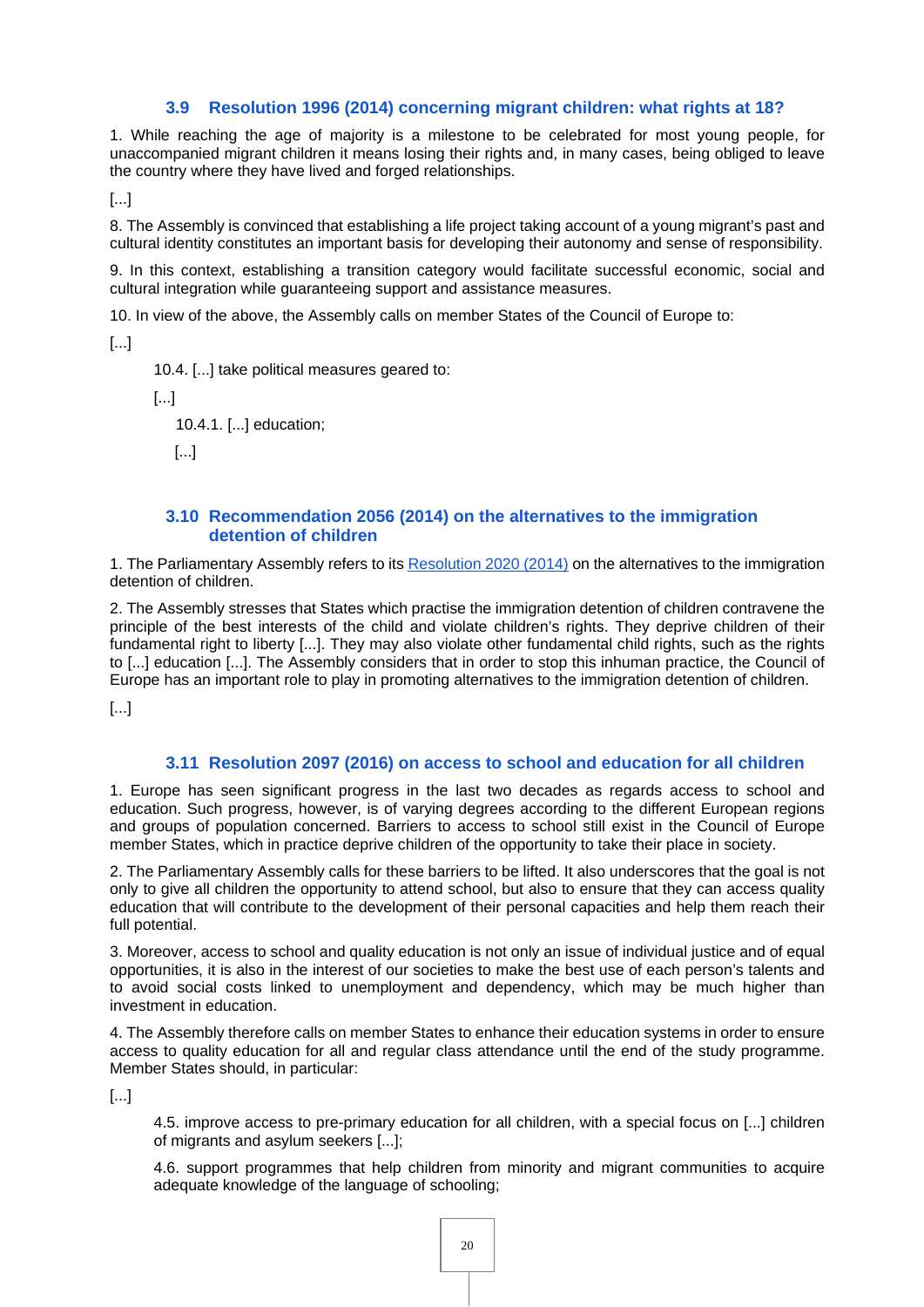4.7. invest in programmes that support parental engagement in their children's early literacy activities with the potential to promote literacy in the early primary grades; these programmes should be tailored to the cultural, ethnic and socio-economic contexts;

4.8. encourage parental involvement in school activities, particularly in schools with a higher proportion of students whose parents have low levels of education or a low level of proficiency in the language of their children's schooling (for example migrant families);

[...]

4.10. promote the inclusion in high-profile schools of students from [...] migrant backgrounds in order to provide an equal opportunity to achieve;

[...]

4.16. foster access to pedagogical professions for students from minority and migrant families;

4.17. ensure gender equality at all levels of the education system, with a special focus on women and girls from disadvantaged groups, such as [...] migrants and refugees [...];

[...]

## <span id="page-20-0"></span>**3.12 [Resolution 2124 \(2016\) on educational and cultural networks of migrant and](http://assembly.coe.int/nw/xml/XRef/Xref-XML2HTML-en.asp?fileid=22965&lang=en)  [diaspora communities](http://assembly.coe.int/nw/xml/XRef/Xref-XML2HTML-en.asp?fileid=22965&lang=en)**

1. The Parliamentary Assembly considers that communities living abroad ought to be seen as vital bridges between Europe's cultures and as an asset for the countries of residence and of origin. However, the integration of diaspora communities and migrants represents a major challenge for European societies today.

[...]

3. The Assembly believes that the role of educational [...] communities living abroad is crucial to building cohesive societies by strengthening pluralism and democracy in European societies. These networks play a key role in providing support, solidarity and mutual assistance; they provide a link to the culture of origin and an openness to multiple cultural affiliations; they nurture multilingualism; and they provide [...] educational support to children and young people of the second and third generation. Furthermore, they can play an important role as mediators between diaspora communities and public authorities.

4. The Assembly nevertheless considers that their role is not sufficiently understood and recognised, and that associations and networks are not sufficiently mobilised, particularly in the context of developing national and local strategies that aim to improve social cohesion and the spirit of "living together". Moreover, there is very little research at national and European level to assess the cultural and social impact of diaspora communities on local societies.

5. The Assembly therefore recommends that the governments and parliaments of the member and observer States of the Council of Europe, as well as the States whose parliaments enjoy observer or partner for democracy status with the Assembly:

5.1. when they are the countries of residence of diaspora communities:

[...]

5.1.1. involve diaspora associations in the framing and implementation of policies concerning different aspects of the integration process, including educational [...] integration;

[...]

5.1.4. encourage the media to convey the positive role of educational [...] networks of communities living abroad;

5.2. when they are the countries of origin of diaspora communities:

5.2.1. develop stronger partnerships between the relevant public bodies – in particular schools and universities, embassies and cultural and linguistic centres – and diaspora organisations, seeking to encourage their action through knowledge sharing and concrete support (provision of teachers, educational materials and adequate premises) for language tuition and its recognition within the formal education system;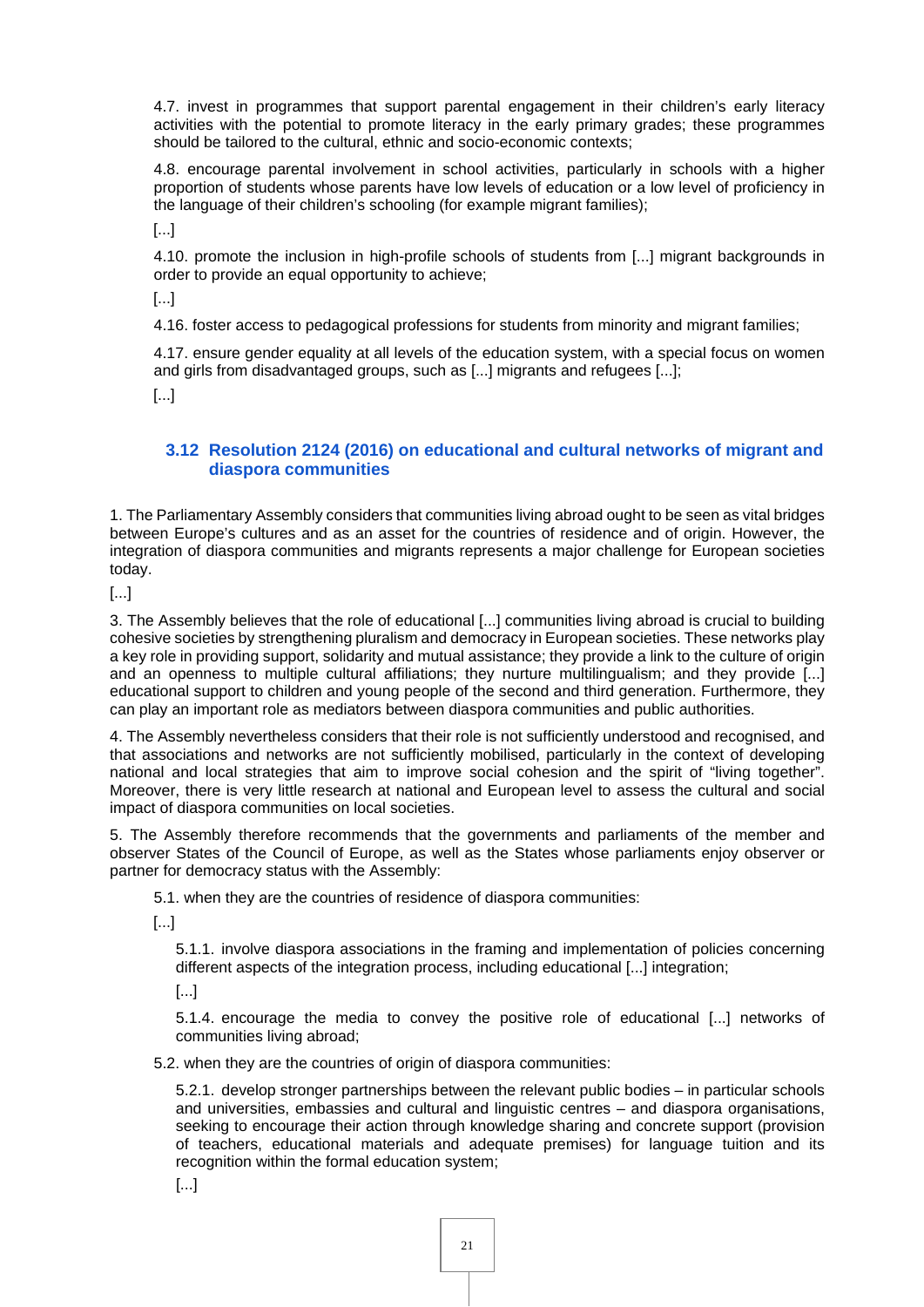6. The Assembly, welcoming the Council of Europe Action Plan on "Building Inclusive Societies" (2016- 2019), calls on the Secretary General of the Council of Europe to include therein concrete initiatives in the sphere of [...] education which involve diaspora communities.

# <span id="page-21-0"></span>**3.13 [Resolution 2136 \(2016\) on harmonising the protection of unaccompanied](http://assembly.coe.int/nw/xml/XRef/Xref-XML2HTML-EN.asp?fileid=23179&lang=en)  [minors in Europe](http://assembly.coe.int/nw/xml/XRef/Xref-XML2HTML-EN.asp?fileid=23179&lang=en)**

1. Almost 90 000 unaccompanied minors applied for asylum in European Union countries in 2015, an increase over 2014. In 2016 there are no signs of a reversal of this trend, as the total number of minors applying for asylum in the month of June 2016 alone stood at 30 000. [...]

[...]

3. The Parliamentary Assembly has voiced its concern about the situation of unaccompanied migrant minors in Europe on several occasions and made proposals for solutions, in particular in its [Recommendation 1969 \(2011\)](http://assembly.coe.int/nw/xml/XRef/Xref-DocDetails-en.asp?FileID=17993&lang=en) and [Resolution 1810 \(2011\)](http://assembly.coe.int/nw/xml/XRef/Xref-DocDetails-en.asp?FileID=17991&lang=en) on unaccompanied children in Europe: issues of arrival, stay and return, which proposes 15 common principles for handling unaccompanied migrant children, with particular focus on the need to treat unaccompanied children first and foremost as children, not as migrants. [...]

[...]

5. The Assembly recalls that the general principle of respect for migrant minors' rights first and foremost as children implies that they should benefit from special protection, [...] education [...].

[...]

8. The Assembly urges member States to work at the national and regional levels and, through international co-operation, to improve the protection of unaccompanied migrant minors and to prevent their going missing, in particular by:

[...]

8.2. in the context of national and regional policies and action:

[...]

8.2.7. ensuring that children have access to education at registration and throughout waiting periods, then facilitating their entry into mainstream education systems once the procedures for asylum or other forms of regularisation are engaged;

[...]

#### <span id="page-21-1"></span>**3.14 [Resolution 2159 \(2017\) on protecting refugee women and girls from gender](http://assembly.coe.int/nw/xml/XRef/Xref-XML2HTML-en.asp?fileid=23700&lang=en)[based violence](http://assembly.coe.int/nw/xml/XRef/Xref-XML2HTML-en.asp?fileid=23700&lang=en)**

1. In the past two years, more than 1 million asylum seekers have come to Council of Europe member States looking for protection and opportunities for their children to grow up in peace. [...]

2. In their countries of origin, during the journey, in transit and in destination countries, many refugee and asylum-seeking women and girls have been exposed to gender-based violence in the form of coercion, forced prostitution, harassment, survival sex, sexual slavery or various types of extortion. However, their protection from violence has not been considered a priority in the management of the refugee crisis. [...]

3. The Assembly is convinced that providing protection from gender-based violence to all women, irrespective of their status, should be a priority, in line with the provisions of the Council of Europe Convention on Preventing and Combating Violence against Women and Domestic Violence (CETS No. 210, Istanbul Convention). The responsibility to help and protect asylum-seeking and refugee women is not limited to cases of violence perpetrated in destination countries. They should receive adequate assistance to overcome the trauma they have experienced in their countries of origin or during transit. [...]

4. The Assembly also stresses that the arrival of asylum seekers in Europe represents an opportunity to promote and uphold tolerance, diversity and openness, and to take a strong stance against multiple forms of discrimination. In addition to ensuring protection from violence and assistance to victims, States should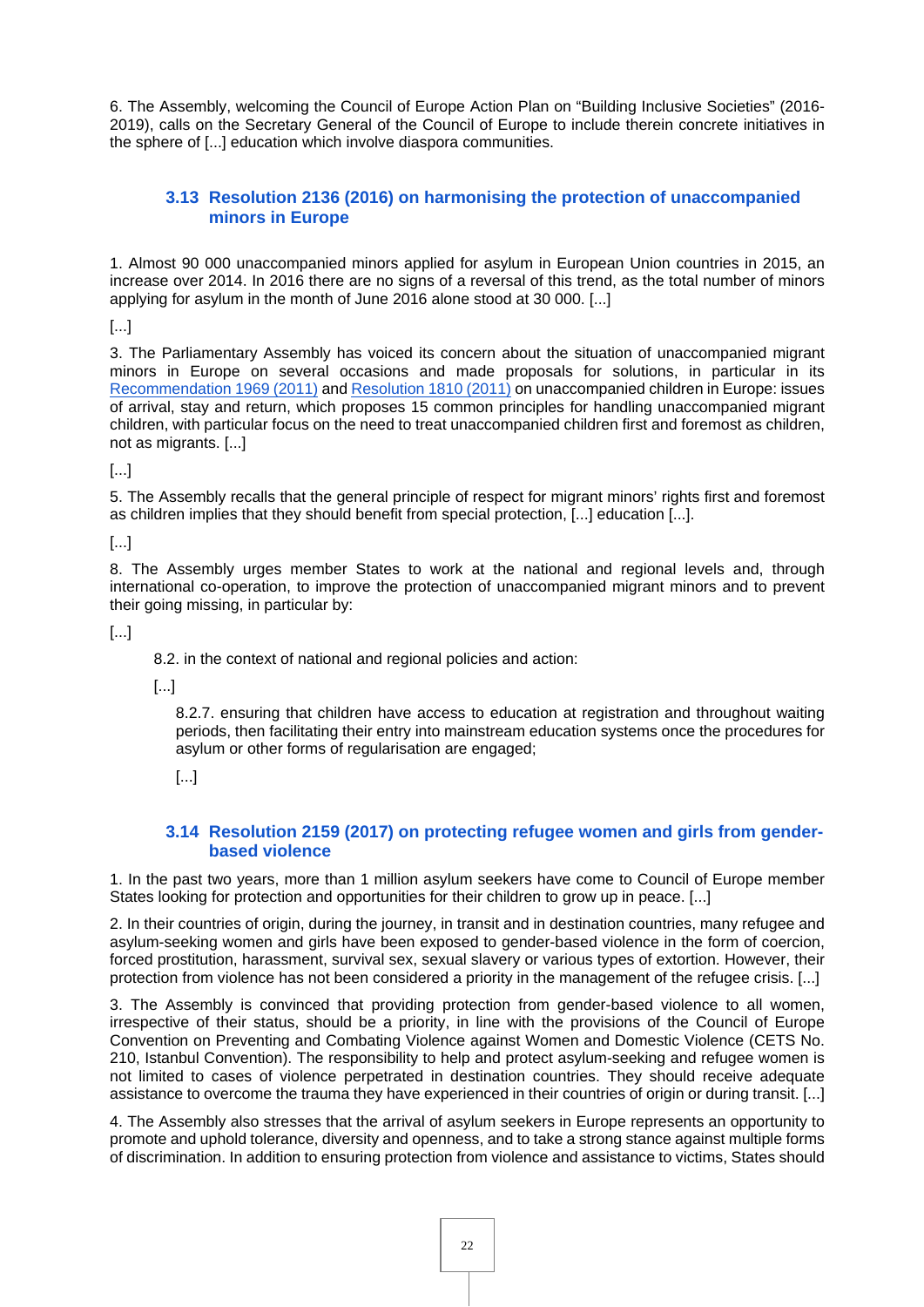invest in integration programmes to provide women refugees with prospects for the coming years and help them to find their place in our societies.

5. In the light of these considerations, the Assembly calls on Council of Europe member and observer States to take the following concrete measures to address gaps in protection and mitigate risks:

[...]

5.5. invest in social and economic integration programmes specifically targeting women refugees, in particular by providing language courses and facilitating the recognition of diplomas [...];

[...]

#### <span id="page-22-0"></span>**3.15 [Resolution 2176 \(2017\) concerning the integration of refugees in times of](http://assembly.coe.int/nw/xml/XRef/Xref-XML2HTML-en.asp?fileid=23966&lang=en)  [critical pressure: learning from recent experience and examples of best](http://assembly.coe.int/nw/xml/XRef/Xref-XML2HTML-en.asp?fileid=23966&lang=en)  [practice](http://assembly.coe.int/nw/xml/XRef/Xref-XML2HTML-en.asp?fileid=23966&lang=en)**

1. In 2015, the mass arrival of refugees in western Europe via Turkey, Greece and the western Balkans, combined with the continuous inflow via Italy, brought the increase of the number of refugees and migrants to a climax. [...]

[...]

3. The integration of refugees is a long and complicated process, requiring long-term commitment on the part of both the refugees and the authorities, and the continuing engagement of civil society. [...]

[...]

6. Recalling its [Resolution 2137 \(2016\)](http://assembly.coe.int/nw/xml/XRef/Xref-XML2HTML-en.asp?fileid=23185&lang=en) on the impact of European population dynamics on migration policies, and referring to [Resolution 2175 \(2017\)](http://assembly.coe.int/nw/xml/XRef/Xref-XML2HTML-en.asp?fileid=23965&lang=en) on migration as an opportunity for European development, especially with respect to the employment of migrants, the Assembly encourages the Council of Europe member and observer States and States whose parliaments enjoy observer or partner for democracy status with the Parliamentary Assembly to ensure the successful integration of refugees by:

[...]

6.8. with respect to the settlement of migrants in the host country:

6.8.1. ensuring that relocation of migrants is carried out taking into account the capacities of and opportunities available in the places of settlement, including educational [...] opportunities [...];

[...]

6.8.3. creating conditions and measures for the recognition and validation of academic [...] qualifications for those refugees without proof of their diplomas;

6.8.4. providing children with immediate access to appropriate education or day care, where possible including them in mainstream educational structures, provided allowances are made to minimise language and cultural barriers, and providing for the possibility for refugee children to continue education even in cases where relocated families decide to resettle in a place other than that originally foreseen:

6.8.5. strengthening the capacity of teachers to integrate refugee children fully in the school environment, and including human rights, non-discrimination and migration issues in the teacher training curriculum;

6.8.6. providing young unaccompanied migrants with support for their integration through [...] access to education [...];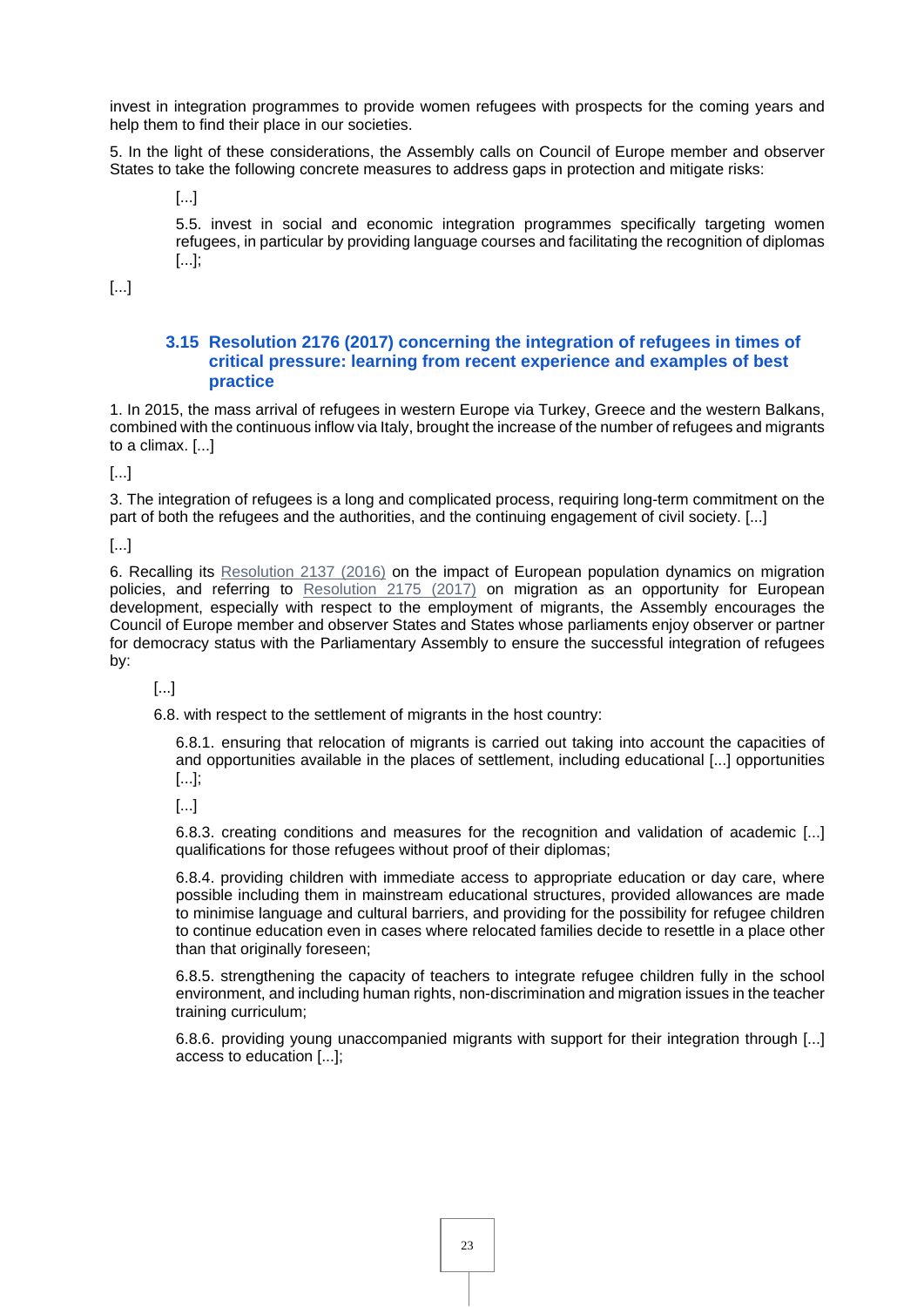# <span id="page-23-0"></span>**3.16 [Resolution 2204 \(2018\) on protecting children affected by armed conflicts](http://assembly.coe.int/nw/xml/XRef/Xref-XML2HTML-en.asp?fileid=24495&lang=en)**

1. Children across Europe and the world are affected by wars and armed conflicts. They are victims of life-threatening violence or witnesses of such violence, they have lost or been separated from their parents or other caregivers, they are deprived of basic social services, such as [...] education |...].

[...]

3. The Parliamentary Assembly is very concerned about the short- and long-term consequences of armed conflicts on children: they are directly affected in their daily lives, their physical and mental development and their ability to trust other human beings and public institutions. [...]

4. International law is very clear about the protection of children – any person under the age of 18 – and the need to give primary consideration to their best interests in all circumstances [...].

5. In the light of the evident gap observed between international obligations and their respect by all States parties, the Assembly calls on the Council of Europe member States to:

[...]

5.5. support and rehabilitate child soldiers and other children actively involved in conflicts by:

5.5.2. placing them in the care of child-protection agencies instead of in detention centres, thus facilitating their reintegration into society [...];

[...]

5.6. welcome and support children who have left conflict zones by:

[...]

5.6.3. ensuring the children's access to the language of the host country through appropriate and specific language integration programmes put in place by the host country as quickly as possible;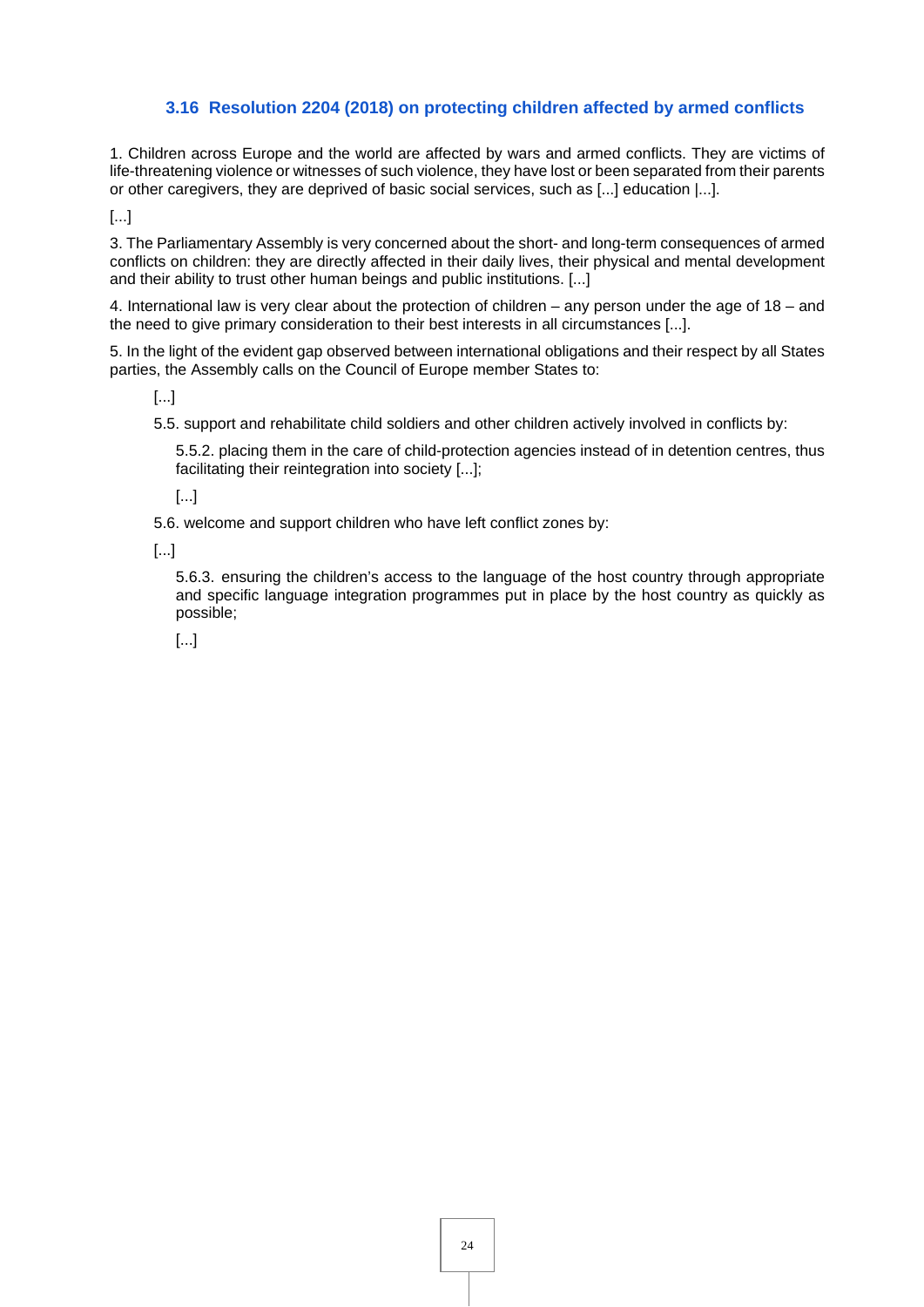<span id="page-24-0"></span>**4. THE CONGRESS OF LOCAL AND REGIONAL AUTHORITIES** [<http://www.coe.int/Congress/en>]

#### <span id="page-24-1"></span>**4.1. [Resolution 62 \(1968\) concerning the settlement of migrant workers in](https://rm.coe.int/1680718c72)  [foreign local communities](https://rm.coe.int/1680718c72)**

The Conference,

[...]

7. Having ascertained that action on the part of such bodies would be such as to fill the numerous gaps still to be found not only in reception arrangements but also in the field of assistance to the migrant worker in respect of the following points:

- language teaching to workers and members of their families;

 $[...]$ 

#### <span id="page-24-2"></span>**4.2. [Resolution 85 \(1976\) on the measures to be taken to assist migrant workers](https://rm.coe.int/168071a393)  [concerning housing, schooling of their children and civil and political](https://rm.coe.int/168071a393)  [rights](https://rm.coe.int/168071a393)**

The Conference,

 $[...]$ 

Decides, consequently, to submit the following practical considerations for the approval of the Committee of Ministers:

[…]

2. *Schooling*

[…]

Supplementary efforts should be made to ensure attendance at school of migrants' children.

Without neglecting the cultural and civic heritage of the countries of origin, it is important to integrate the children of migrant workers into the educational system of the host countries, so that they may enjoy equality of opportunity, in particular by providing parallel teaching of the mother language and that of the host country. The maintenance of equality of opportunity in the country of origin must also be guaranteed.

[…]

#### <span id="page-24-3"></span>**4.3. [Resolution 129 \(1982\) concerning the education of migrant workers'](https://rm.coe.int/168071aafd)  [children](https://rm.coe.int/168071aafd)**

The Conference,

[…]

4. Considering the importance for foreign children of learning to speak the language of the host country at the earliest possible age;

[…]

Urges local authorities:

 $[...]$ 

14. to organise adult education facilities partly with a view to improving the motivation of migrant parents to let their children benefit from the opportunities provided by secondary education;

[…]

Asks the relevant authorities in the member states:

16. to ensure that children of primary school age are put into mixed classes as early as possible and do not remain for long in classes composed of foreign pupils with the same mother tongue;

17. to recognise the mother tongue of foreign children as a first foreign language or at any rate as an optional subject within secondary education;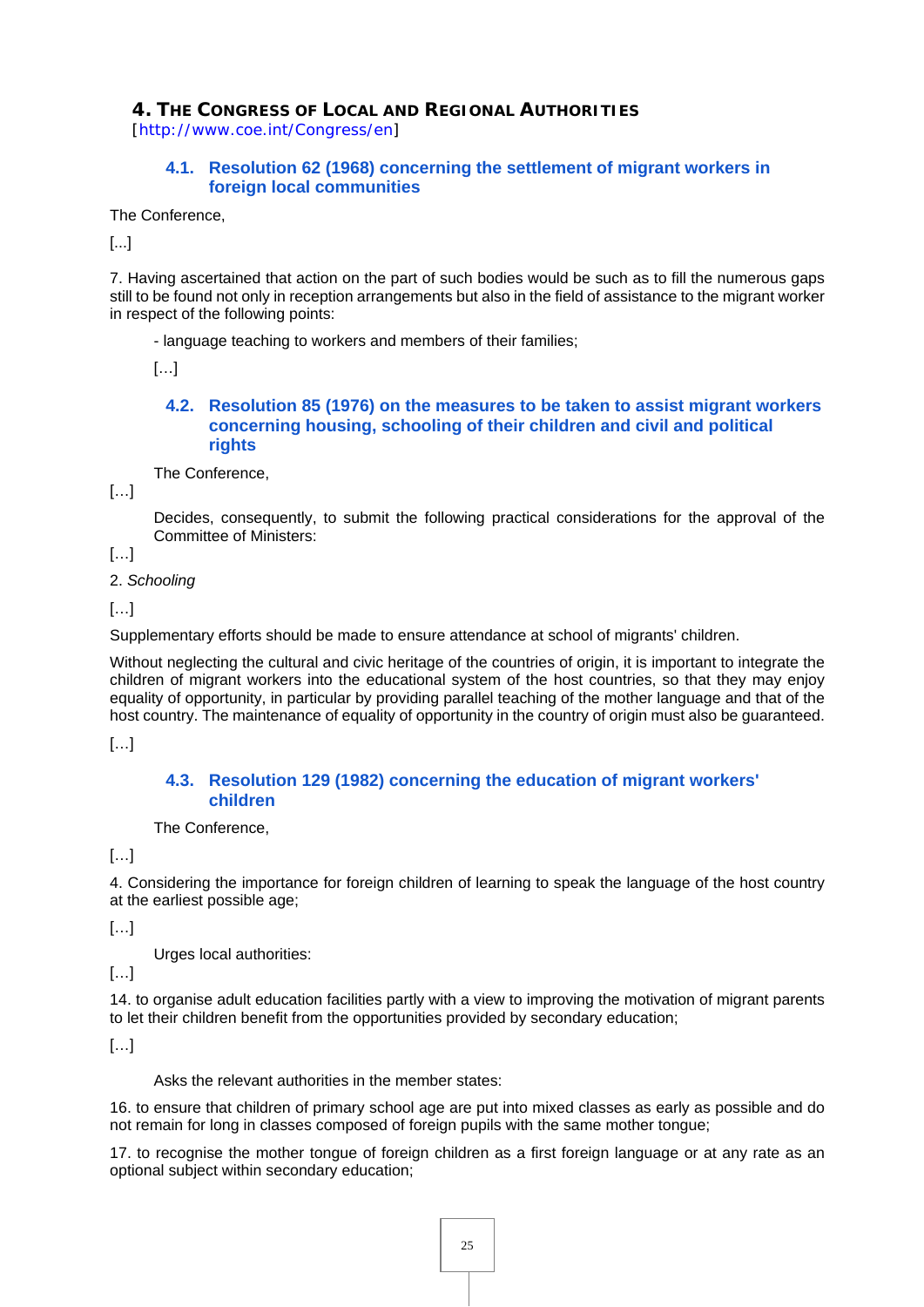18. to ensure that teaching aids in the mother tongue of migrant children are geared towards the actual situation of the migrant families;

19. to make provision for supplementary language classes within the framework of vocational training, particularly with a view to facilitating the access of late-comers to society in the host country;

 $[...]$ 

Calls on national governments:

23. to decentralise educational policy with regard to migrants as far as possible, with national or regional regulation laying down only the broad outlines of the allocation of resources and the detailed working out of policy taking place at local level in the light of the specific local situation.

#### <span id="page-25-0"></span>**4.4. [Recommendation 153 \(2004\) on "A pact for the integration and participation](https://wcd.coe.int/ViewDoc.jsp?Ref=REC(2004)153&Language=lanEnglish&Ver=original&Site=Congress&BackColorInternet=C3C3C3&BackColorIntranet=CACC9A&BackColorLogged=EFEA9C)  [of people of immigrant origin in Europe's towns, cities and regions"](https://wcd.coe.int/ViewDoc.jsp?Ref=REC(2004)153&Language=lanEnglish&Ver=original&Site=Congress&BackColorInternet=C3C3C3&BackColorIntranet=CACC9A&BackColorLogged=EFEA9C)**

The Congress, bearing in mind the proposal of the Chamber of Local Authorities,

[…]

15. Calls on the Committee of Ministers actively to continue its efforts and its co-operation with other international organisations, especially the European Union with a view to:

 $[...]$ 

*b.* to provide greater financial and human support for programmes in local and regional authorities such (as those proposed in the Stuttgart Final Declaration), focusing, in particular, on language learning for children and adults, education, training and vocational integration, as well as urban planning and housing measures that enable migrants and their families to be offered appropriate integration conditions in the towns and regions where they live;

[…]

#### <span id="page-25-1"></span>**4.5. [Resolution 181 \(2004\) on "A pact for the integration and participation of](https://rm.coe.int/0900001680719f32)  [people of immigrant origin in Europe's towns, cities and regions"](https://rm.coe.int/0900001680719f32)**

The Congress, [...]

[…]

*b.* taking account of these issues in all policy sectors so as to meet the specific needs of residents of immigrant origin, in particular in terms of education, training, language skills, housing and social and cultural programmes;

 $[\ldots]$ 

*Appendix* 

Final Declaration of the Conference "Foreigners' integration and participation in European cities"

15-16 September 2003

[…]

3. It will be possible to achieve these […] objectives only through co-operation between the different political tiers.

At national level

[…]

Measures with a view to school and vocational training and labour market integration in cities must be supported. State assistance is required to promote languages among children and adults.

[…]

At local/regional authority level

 $[...]$ 

This implies that migrants living in a country must be able to understand, speak and read that country's language.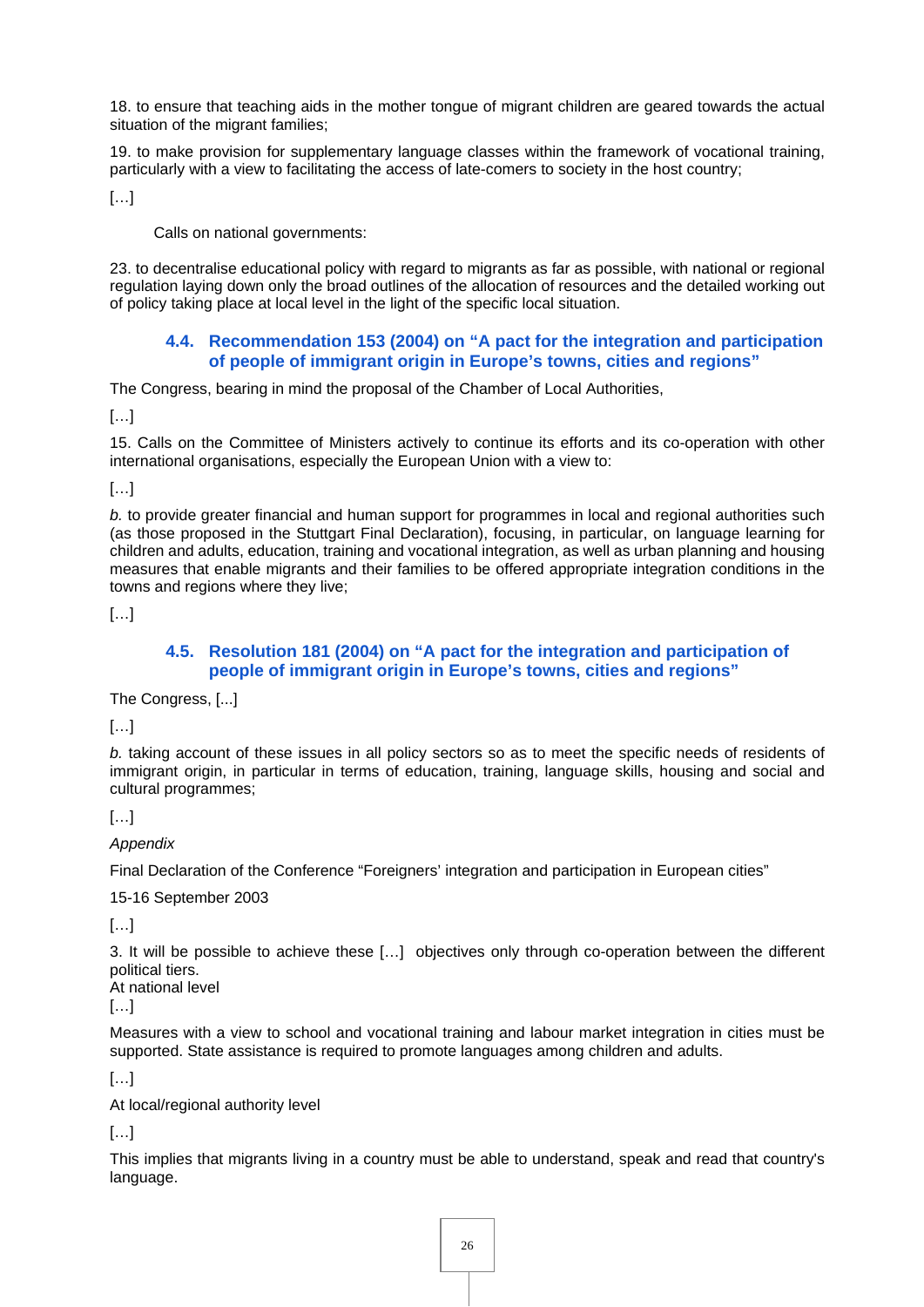Language learning at nursery school is the easiest way. But there is also a need to encourage language learning and education at primary and secondary schools.

 $[...]$ 

# <span id="page-26-0"></span>**4.6. [Recommendation 194 \(2006\) concerning the effective access to social](https://wcd.coe.int/ViewDoc.jsp?Ref=REC(2006)194&Language=lanEnglish&Ver=original&Site=Congress&BackColorInternet=C3C3C3&BackColorIntranet=CACC9A&BackColorLogged=EFEA9C)  [rights for immigrants: the role of local and regional authorities](https://wcd.coe.int/ViewDoc.jsp?Ref=REC(2006)194&Language=lanEnglish&Ver=original&Site=Congress&BackColorInternet=C3C3C3&BackColorIntranet=CACC9A&BackColorLogged=EFEA9C)**

1. Discrimination-free access by the whole population to social rights, in particular employment, housing, health and education, is one of the foundations of social cohesion and democracy, and all immigrants, regardless of their status, must enjoy the same conditions of access to these rights as nationals in all member states;

 $[...]$ 

5. In the field of education, too, immigrants are faced with specific difficulties such as higher school failure rates among immigrant children and the fact that the qualifications of non-EU nationals are not recognised;

 $[...]$ 

## <span id="page-26-1"></span>**4.7. [Resolution 218 \(2006\) concerning the effective access to social rights for](https://search.coe.int/congress/Pages/result_details.aspx?ObjectId=0900001680718e3a)  [immigrants: the role of local and regional authorities](https://search.coe.int/congress/Pages/result_details.aspx?ObjectId=0900001680718e3a)**

1. Discrimination-free access by the whole population to social rights, in particular employment, housing, health and education, is one of the foundations of social cohesion and democracy, and all immigrants, regardless of their status, must enjoy the same conditions of access to these rights as nationals in all member states.

2. For their part, local and regional authorities are being called upon to play an increasing role in the provision of basic social services and should therefore act as guarantors of equal access by all groups to such services and of full respect for the social rights of the whole population.

3. The Congress is nevertheless aware that, despite the efforts made by certain European towns, cities and regions to foster the integration of immigrants and access by them to key social rights, they do not always enjoy equal access to the latter and sometimes even suffer various forms of discrimination in the [area] of [...] education [...] because of institutional, social, cultural or personal factors.

4. At the same time, there is clearly a major local and regional element in the social integration of immigrants, and local and regional authorities can and must therefore implement policies in these various areas with a view to preventing the social exclusion of immigrants.

[...]

6. Likewise, in view of the responsibilities they often exercise in the field of education, local and regional authorities can not only promote intercultural dialogue in schools but also develop educational tools vital to the more effective integration of immigrants, such as literacy.

#### [...]

10. In the light of the above, the Congress recommends that the towns, cities and regions of Council of Europe member states:

[…]

*j*. ensure access to education, in particular by establishing or expanding after-school tuition centres;

 $[\ldots]$